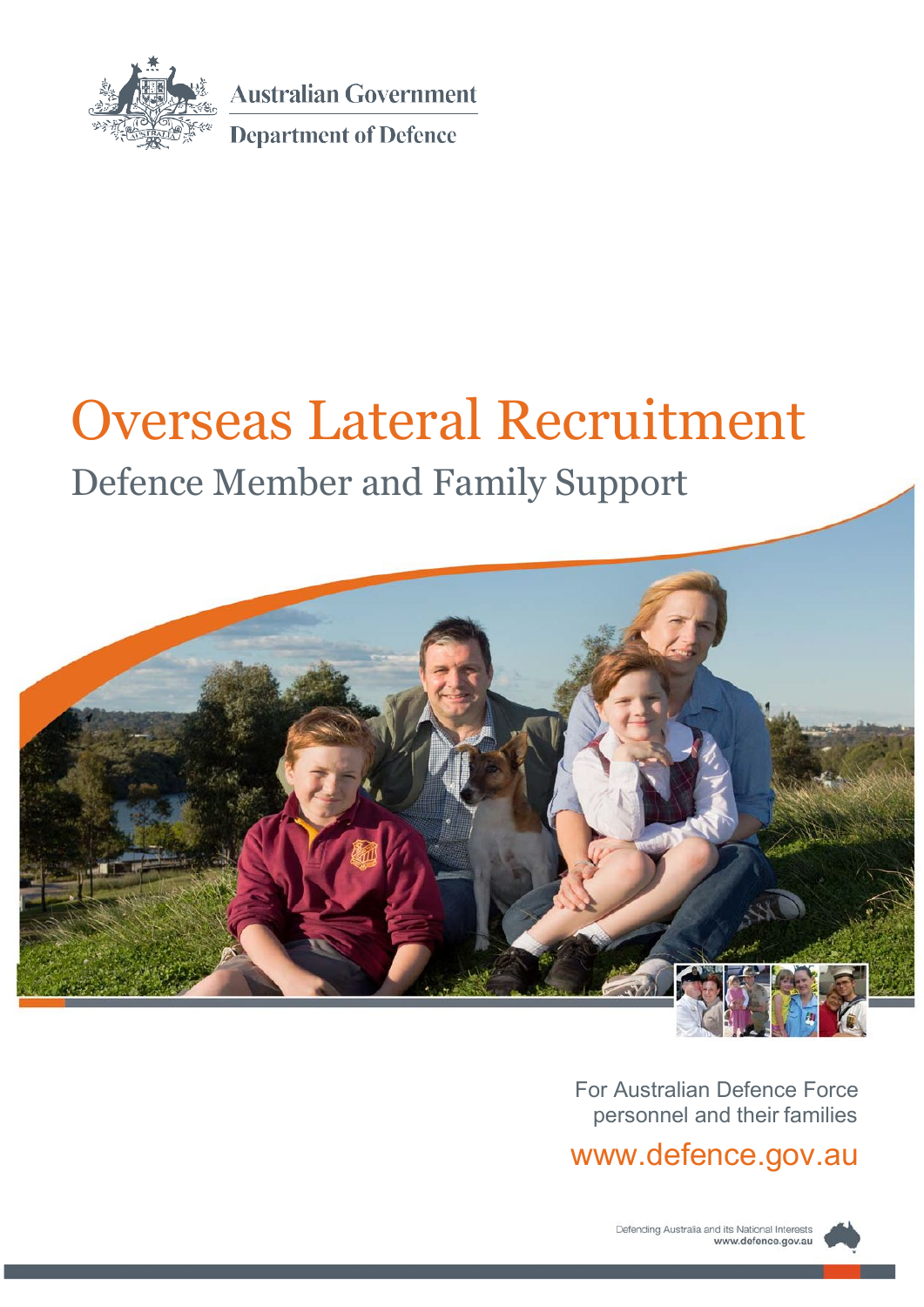### **'Overseas Lateral Recruitment Scheme' handbook**

**Produced by Defence Member and Family Support in consultation with the Australian Defence Force Navy, Army and Air Force and Defence Force Recruiting.**

#### **June 2016**

Contact Defence Member and Family Support for further information: 1800 624 608 United Kingdom 0800 051 2187 North America/Hawaii/Canada 1855 809 3999

[MemberAndFamilyHelpline@defence.gov.au](mailto:MemberAndFamilyHelpline@defence.gov.au) [www.defence.gov.au/m](http://www.defence.gov.au/)embers-families

Defence Member and Family Support Headquarters PO Box 7921 Canberra BC ACT 2610

'Like' the DMFS Facebook page [www.facebook.com/DefenceMemberFamilySupport](http://www.facebook.com/DefenceMemberFamilySupport) to receive information about support services for Defence families, links with community organisations, and event information for regional and national DMFS-run events.

#### **Disclaimer**

The content, including publications referred to, in this handbook are intended to provide a summary and general overview of the process involved in the lateral recruitment scheme and other matters of interest. Defence does not provide advice concerning, or recommending or promoting, any nongovernment organisation referred to in this handbook.

The handbook is not intended to be comprehensive nor does it contain legal advice. Defence attempts to ensure that the content is current but cannot guarantee its currency. It is correct as at the date of release.

Applicants and their families should consider all the information provided on its merits and undertake independent research.

#### *Cover image:*

*Lateral overseas recruit, Lieutenant Ben Blamires with his family at Blaxland Riverside Park, Sydney Olympic Park. From left: Toby (11), Ben (with Basil the dog), Harriet (6) and Becky Blamires.*

*The Blamires family moved from the United Kingdom to Australia in late 2013 and have settled in Sydney, where Becky is now a Defence School Transition Aid and Ben is in the Navy.*

*Their story features in [Defence Family Matters m](http://www.defence.gov.au/dco/dfm/)agazine, September 2016 issue.*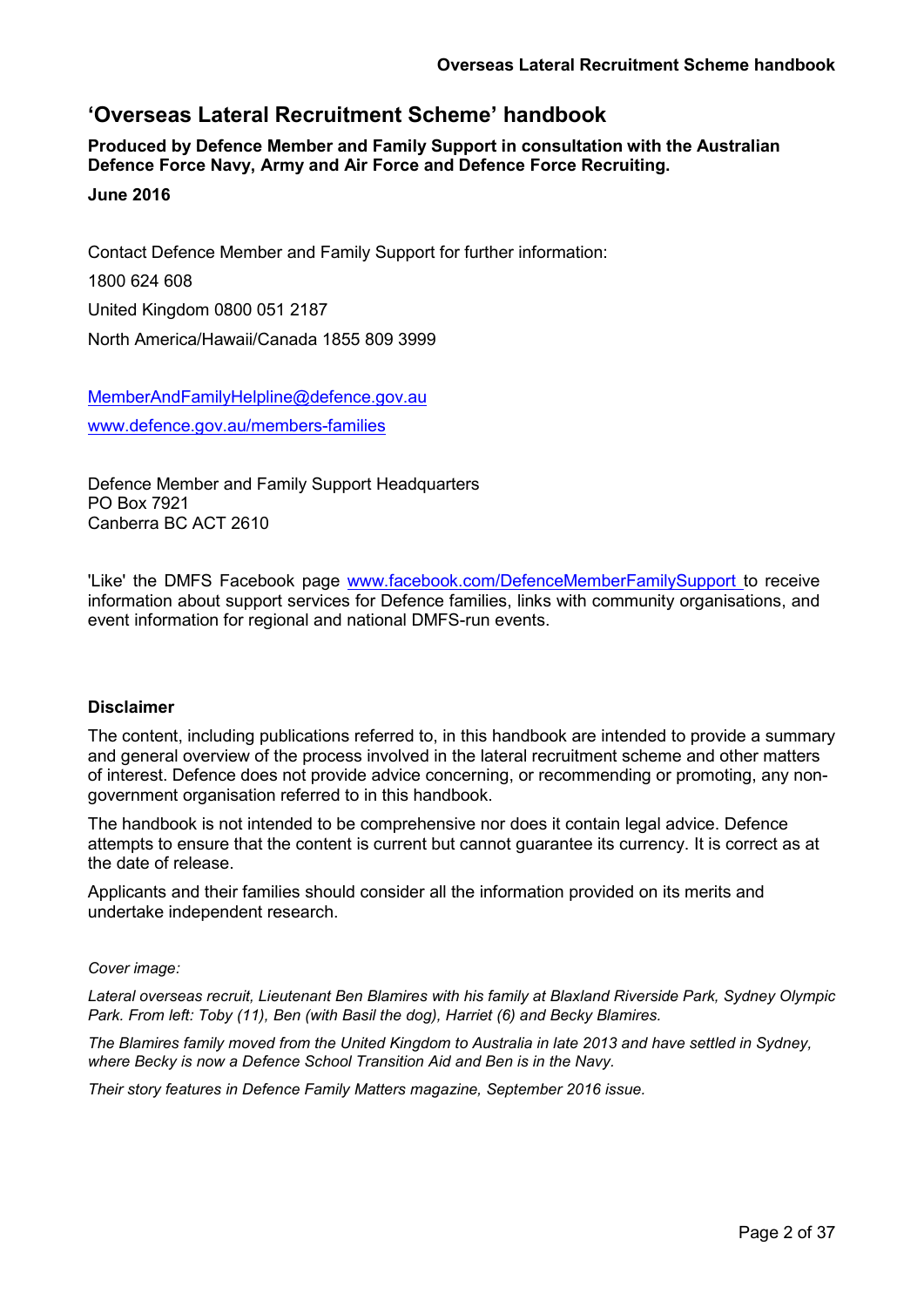## **Contents**

| <b>Introduction</b>                           | 4  |
|-----------------------------------------------|----|
| Roadmap for entry into the ADF                | 6  |
| <b>Your application</b>                       | 8  |
| <b>Selection process</b>                      | 9  |
| Letter of offer                               | 11 |
| Medical, immigration and security clearance   | 13 |
| <b>Appointment or enlistment</b>              | 16 |
| <b>Relocation</b>                             | 17 |
| <b>Arrival in Australia</b>                   | 20 |
| <b>Induction</b>                              | 21 |
| Pay and conditions                            | 22 |
| <b>Support available</b>                      | 24 |
| Life in Australia                             | 26 |
| <b>About Australia</b>                        | 29 |
| <b>Useful links</b>                           | 32 |
| <b>Host Officer role and responsibilities</b> | 35 |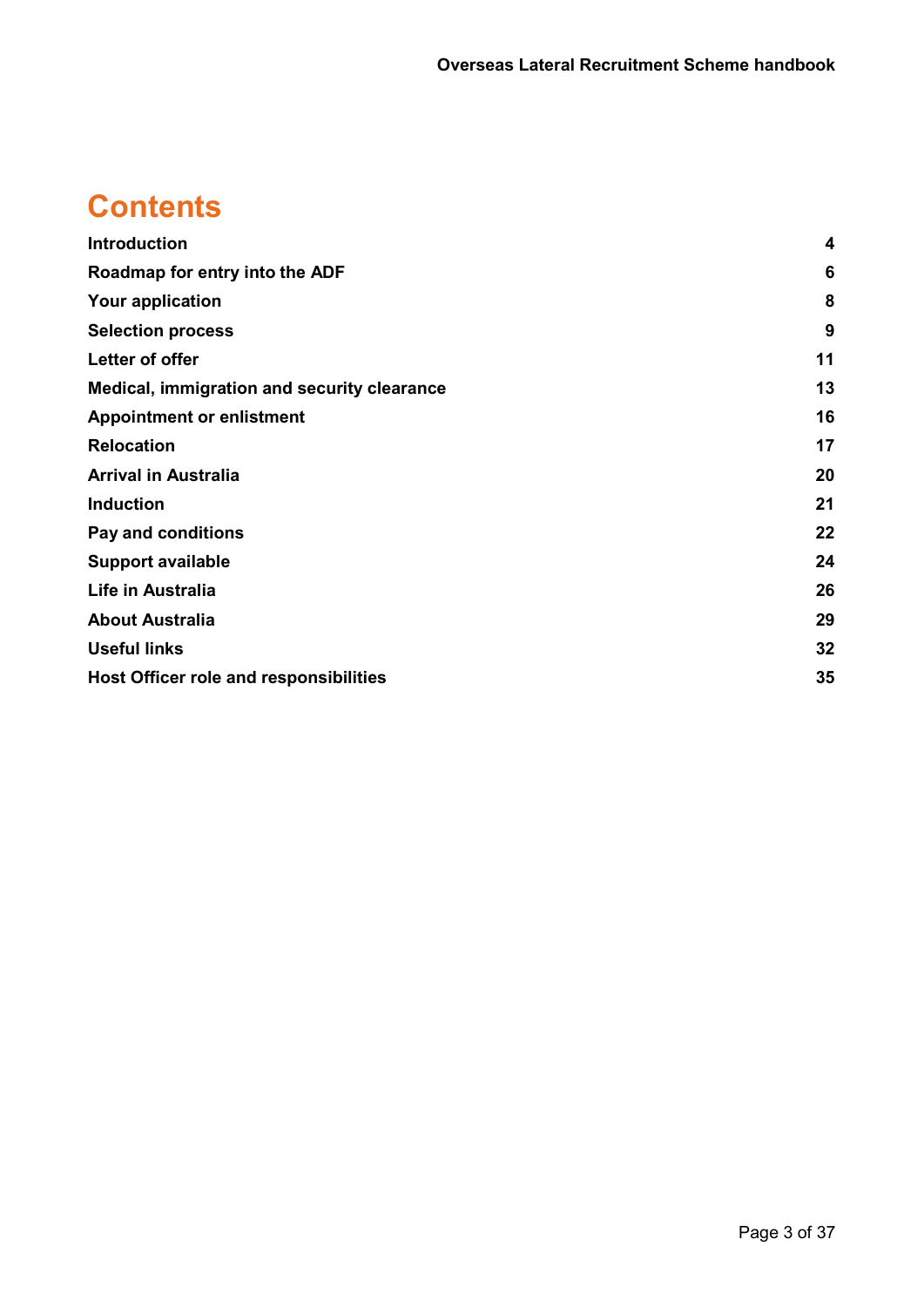## <span id="page-3-0"></span>**Introduction**

This handbook has been designed as a guide to help you understand the various stages of Australia's overseas lateral recruitment process. It also provides key information to help you and your family with transition into the Australian Defence Force (ADF) and Australia.

This Handbook is a guide only. You should seek specific advice from the relevant Service you wish to join, as well as the various support organisations, before making any decisions regarding your future service within the ADF.

You should also visit the websites provided in the [Life in Australia](#page-25-0) and [Useful links](#page-31-0) sections to assist you in your research and preparation for life in Australia.

We wish you all the best with your employment with the ADF and for your new life in Australia.

### **Who can apply?**

You can apply to be considered for the Overseas Lateral Recruitment Scheme if you satisfy the following minimum eligibility criteria:

- You do not hold any form of Australian citizenship, including dual citizenship.
- You are serving in a foreign military service or have been separated from a foreign service for no longer than three years.
- You can obtain an Australian Government security clearance.
- You meet the skills, qualifications and English language requirements.

### **About the recruitment process**

Overseas lateral recruitment is managed by the individual Services of the ADF (Navy, Army and Air Force) through their respective career management agencies. The intake periods for the Services varies, but typically takes between 12 and 24 months from the time you've lodged an expression of interest to your arrival in Australia.

The standard steps (or phases) for overseas lateral recruitment are:

- 1. [Your application \(or expression of](#page-7-0) interest)
- 2. [Selection](#page-8-0) process
- 3. [Letter of](#page-10-0) offer
- 4. [Appointment or](#page-15-0) enlistment
- 5. [Relocation](#page-16-0)
- 6. Arrival in [Australia](#page-19-0)
- 7. [Induction](#page-20-0)

The scheme seeks to attract foreign military nationals (who have been separated from their service for no longer than three years) to address critical skill shortages. It is aimed at those who can directly transfer their job and life skills to whichever Service they join, with limited training and preparation.

Each application is carefully considered on its merit. Your experience, qualifications and claims against the requirements of the role to be filled—by appointment, rank, trade or profession—and the standards for entry and service in the ADF will be considered.

If your application is successful, a letter of offer for appointment or enlistment to a particular vacancy will be sent to you. This offer will contain conditions of service that are based on the assessment of your individual skills, qualifications and alignment to ADF workforce requirements.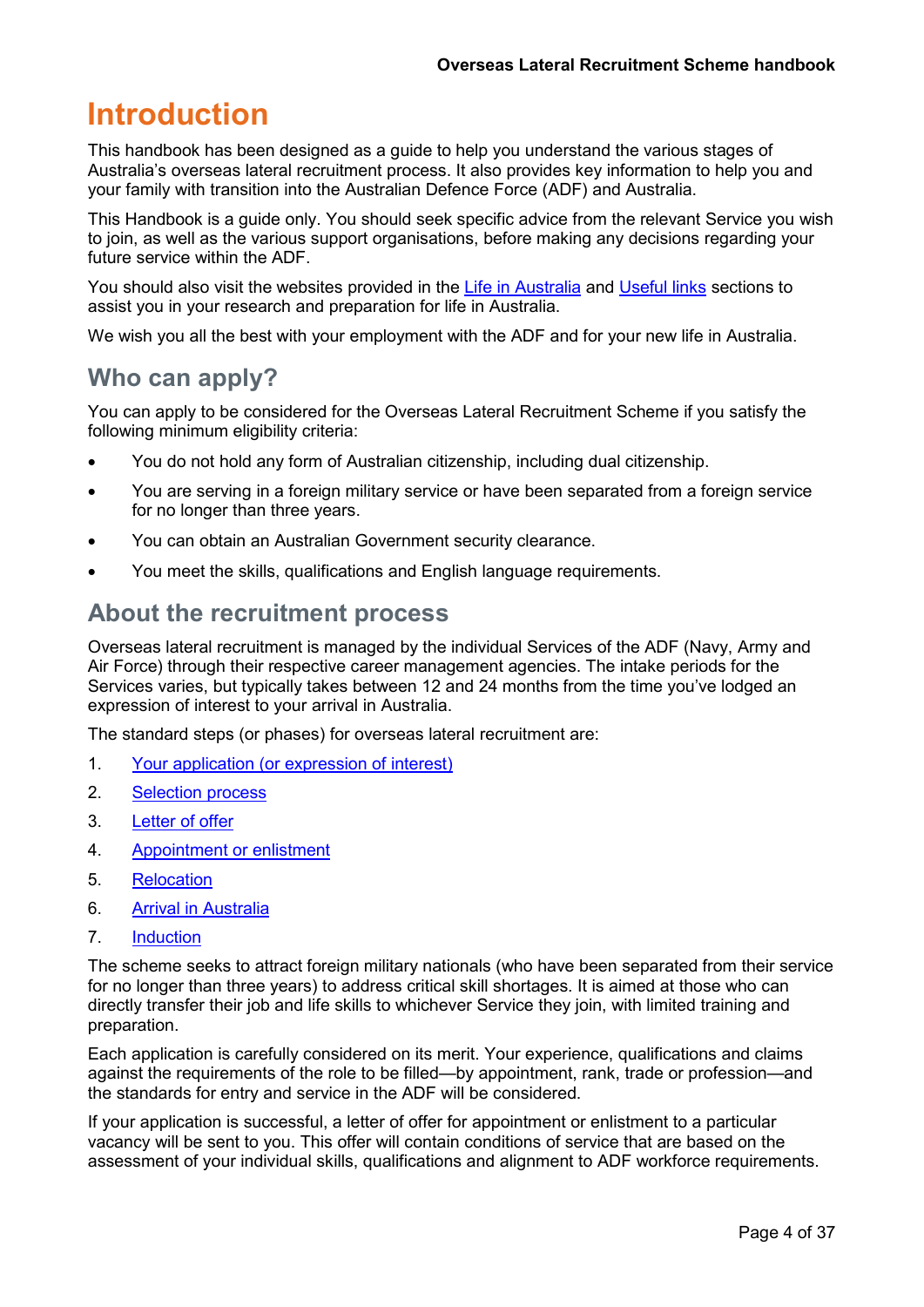#### **Overseas Lateral Recruitment Scheme handbook**

This means your offered rank on entry may not align to what you hold or held within your original country's military Service. Your remuneration package (salary and entitlements) will reflect your specific placement within the relevant ADF occupational workgroup.

When applying for a position in the ADF it is important to understand that joining the ADF is not an extension or transfer of your existing military career, but the commencement of a new career with the ADF. The processes and the ADF culture may also be different from what you are used to.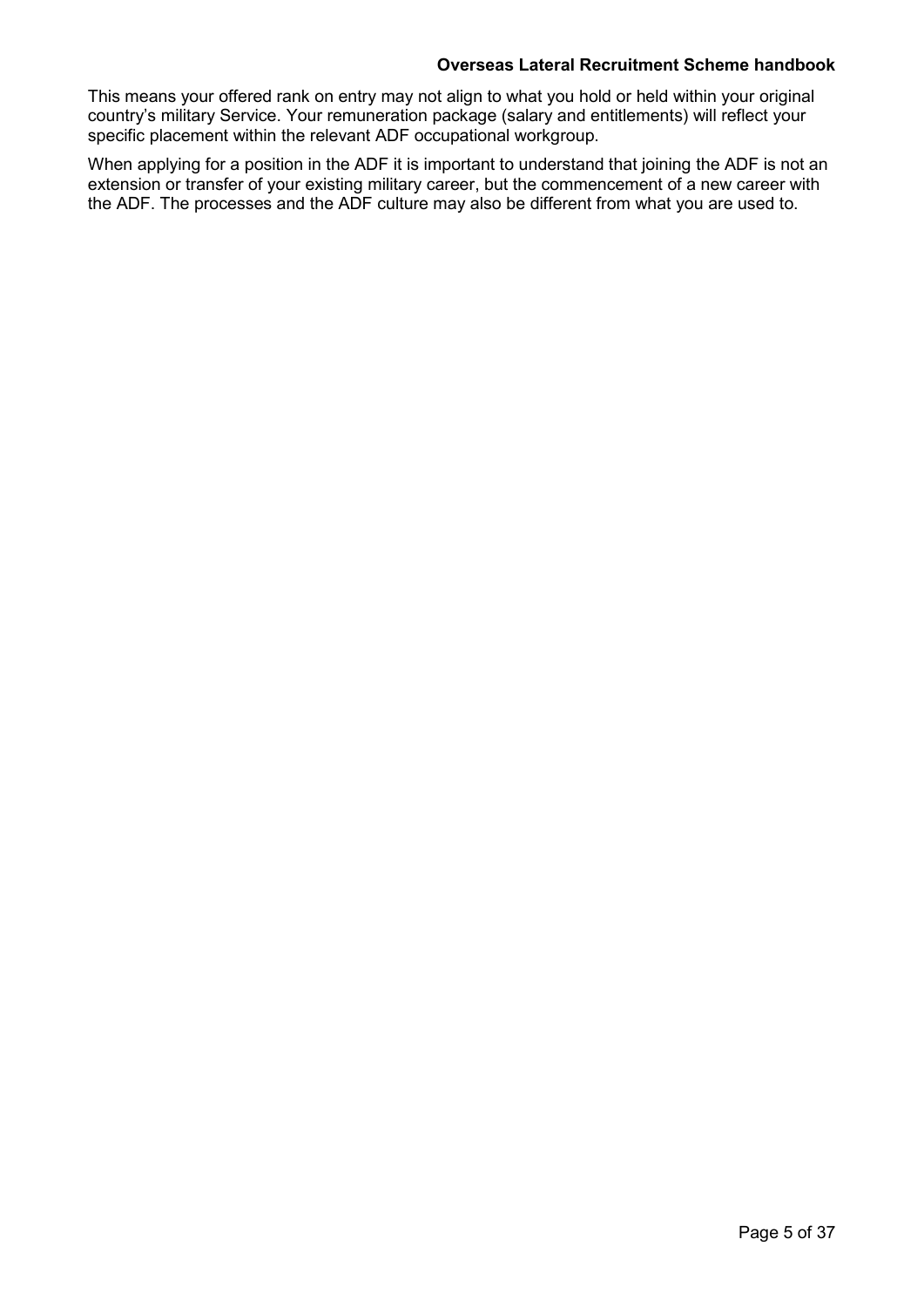## <span id="page-5-0"></span>**Roadmap for entry into the ADF**

### **Phase 1 – Application/expression of interest**

- Applicant submits Expression of Interest (EOI)
- EOI reviewed by Service representative

#### **If EOI is not successful you will be notified and will not progress to next step.**

### **Phase 2 – Selection Process**

- Successful applicant invited to submit full application
- Candidate (and partner) participate in Defence Member and Family Support telephone interview
- Selection activity undertaken

**If unsuccessful at any stage in Phase 2 you will be notified and will not progress to next step.**

### **Phase 3 – Letter of Offer**

- Letter of Offer to successful candidate
- Candidate (and partner) participate in second telephone interview with Defence Member and Family Helpline
- Application for Immigration, Visa processing
- Medical clearance, security clearance and visa granted

#### **If unsuccessful at any stage in Phase 3 you will be notified and will not progress to next step.**

### **Phase 4 – Appointment/Enlistment**

Successful candidate appointed or enlisted into ADF

### **Phase 5 – Relocation**

• Member/family commences relocation process to Australia

### **Phase 6 – Arrival in Australia**

• Member/family arrive in Australia

### **Phase 7 – Induction**

• Induction and integration

### **Mandatory requirements**

All offers of employment in the ADF are subject to the relevant processes relating to medical, immigration and security clearances. You must also make a commitment to apply for Australian citizenship as soon as you are eligible, which is usually after three months service in the ADF.

Permanent Australian resident status is a requirement for ADF service. As part of the recruitment process, the ADF will sponsor permanent resident visas for you and your dependants. However, you are responsible for obtaining your Australian permanent resident visa.

If you accept an offer of employment, you must be available to satisfy immigration visa requirements and be able to join the ADF within 24 months from the date of the offer. This period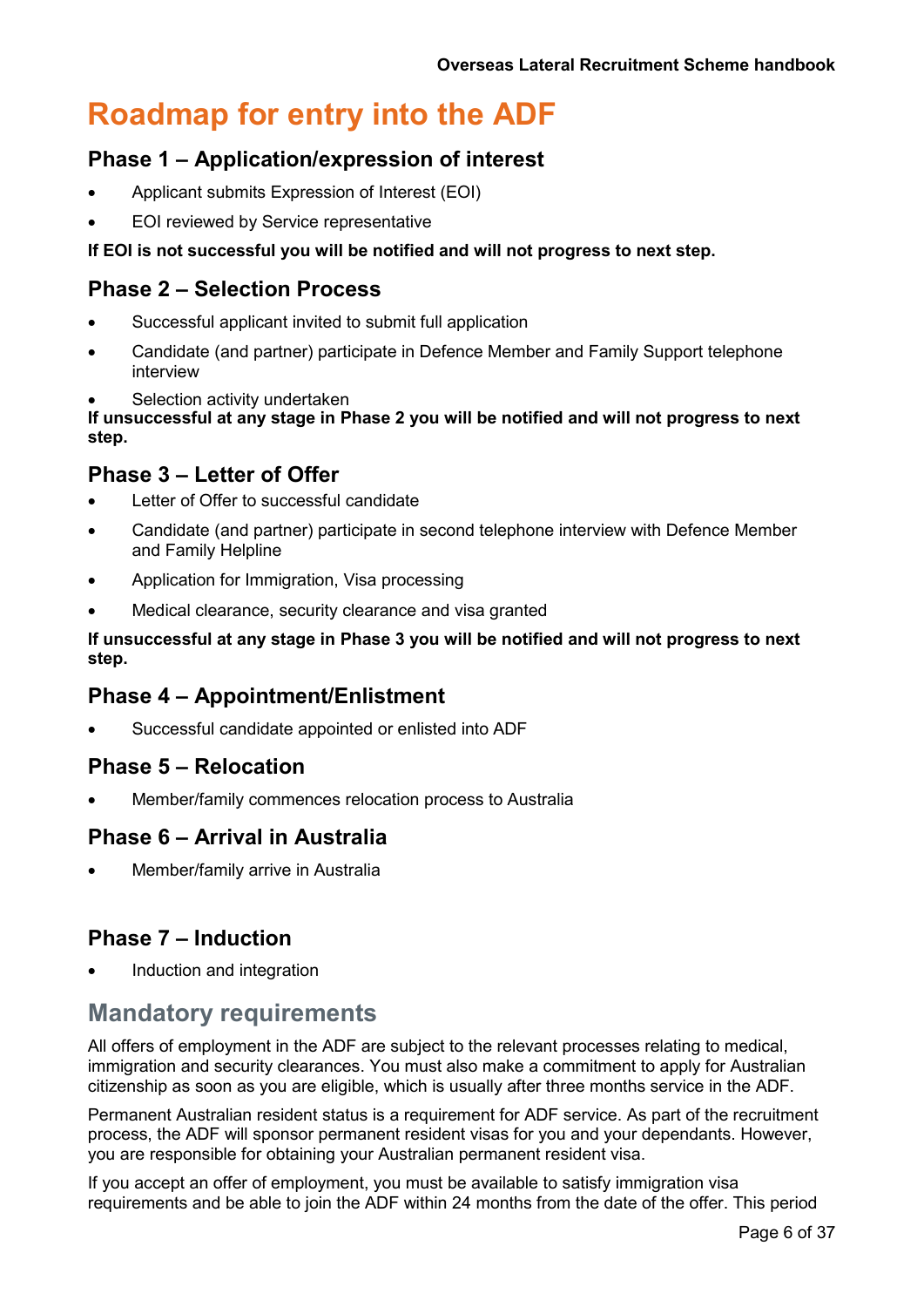of time depends on individual Service employment requirements and the necessary security, medical and immigration clearances involved.

You are strongly advised NOT to assume that approval of a visa is automatic or to make significant irreversible changes to your circumstances, including work or housing arrangements, until visas are approved and issued.

You must make a written undertaking that they will apply for Australian citizenship as soon as you are eligible, which is usually after three months service in the ADF. Currently your dependants must live in Australia for four years before being eligible to apply for Australian citizenship.

For information on accelerated citizenship for families of overseas recruits, refer to the *[Australian](https://www.comlaw.gov.au/Details/C2012A00119) [Citizenship Amendment \(Defence Families\) Act 2012.](https://www.comlaw.gov.au/Details/C2012A00119)*

You are required to have functional English language skills at the time of lodging your visa application. You can demonstrate that your English is adequate by providing the following evidence at the time of application:

- holding a valid passport at the time of your application issued by the United Kingdom, the United States of America, Canada, New Zealand or the Republic of Ireland and evidence you are a citizen of that country, and
- achieving the required minimum test scores in a specified English language test undertaken within three years immediately before the date you lodge the application.

There may be an additional cost for you, and any dependant member of your family aged 18 years or older, to undertake a test of English as a second language when submitting their visa application.

Applicants must hold an appropriate Australian Government Security Vetting Agency [\(AGSVA\)](http://www.defence.gov.au/AGSVA/resources.asp) security clearance at a minimum of Negative Vetting Level 1 before appointment/enlistment. Australian security policy requires that applicants must have a verifiable background of at least 10 years.

Current international agreements allow the transfer of current security clearances for active military personnel from Canada, New Zealand, United Kingdom or the United States of America, subject to verification procedures.

See [Medical, immigration and security clearance](#page-12-0) for details on each of these processes.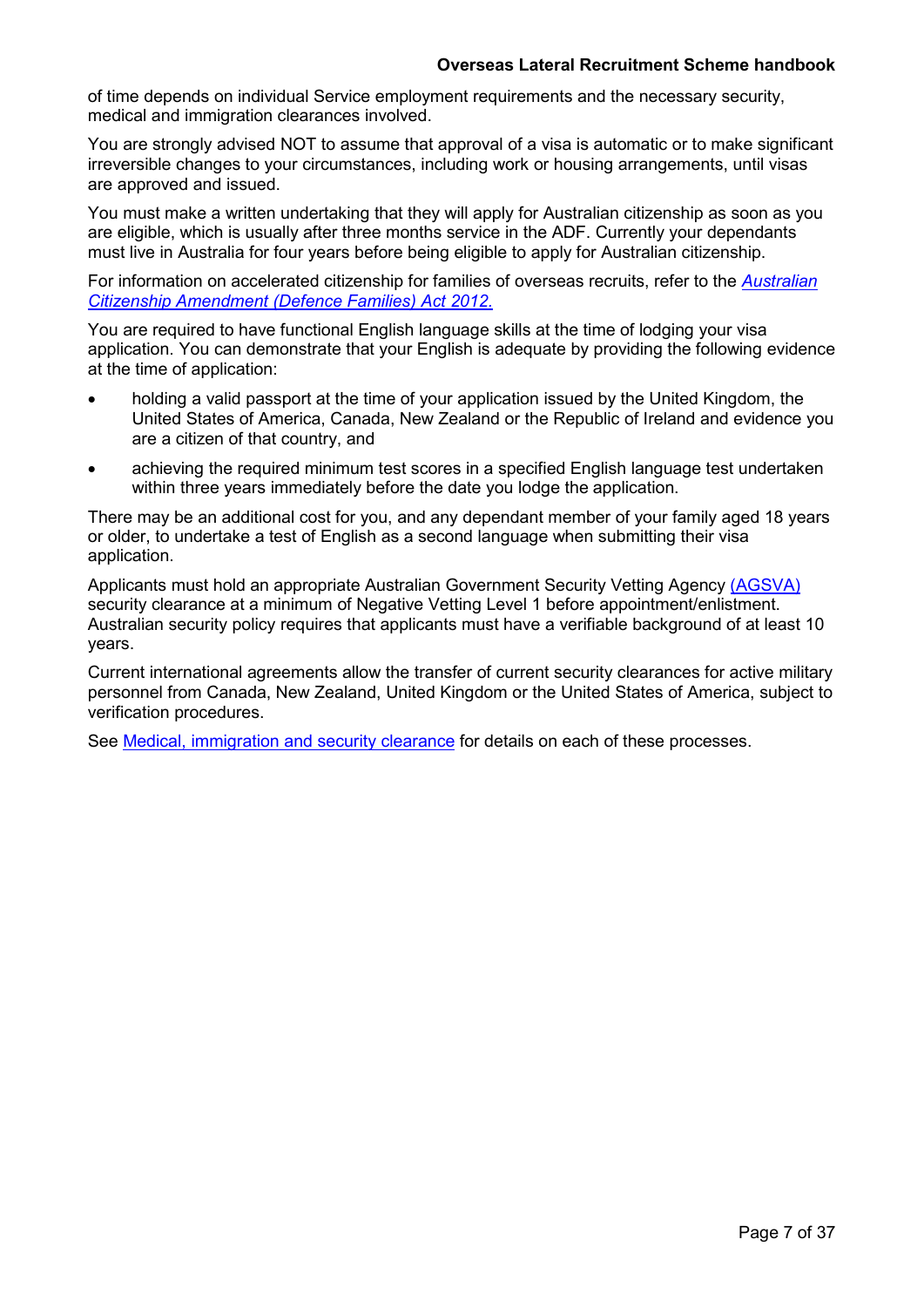## <span id="page-7-0"></span>**Your application**

Before lodging an expression of interest, you will need to consider whether you meet the minimum eligibility criteria. For example, age and education standards are provided under the [Migration](https://www.legislation.gov.au/Details/F2012C00493/Html/Volume_5) [Regulations 1994.](https://www.legislation.gov.au/Details/F2012C00493/Html/Volume_5)

## **Eligibility criteria**

Key criteria stipulated in Migration Regulations include:

- a maximum age on appointment/enlistment of 50 years
- the education requirements for officers and enlisted applicants which also include competent English
- a written undertaking to apply for Australian Citizenship as soon as you are eligible (usually after three months of service in the ADF).

You should also confirm with your preferred Service that the ADF is presently targeting your occupation group.

Detailed information about eligibility criteria and a listing of available workgroup occupations can be accessed through the [www.DefenceJobs.gov.au](http://www.defencejobs.gov.au/) website section for Overseas Applicants, under each Service:

- **[Navy](http://www.defencejobs.gov.au/recruitment-centre/can-i-join/citizenship/navy/)**
- [Army](http://www.defencejobs.gov.au/recruitment-centre/can-i-join/citizenship/army/)
- **Air [Force](http://www.defencejobs.gov.au/recruitment-centre/can-i-join/citizenship/airforce/)**

### **Expression of interest**

If you satisfy the minimum eligibility criteria and hold the necessary skills and experience in one of the occupation groups, you are encouraged to complete the expression of interest (EOI) online.

Once received, your EOI will undergo initial assessment against recruiting targets and criteria provided for in the Labour Agreement between the Australian Department of Defence and the Australian Department of Immigration and Border Protection.

Significantly, the Agreement states that Defence cannot employ an applicant under the Labour Agreement if they require significant re-training. Applicants must not already hold Australian citizenship, including dual citizenship.

During this phase, you may be contacted by members of the Service's International Recruitment team seeking further information for this initial assessment.

You should expect to be advised of the outcome of your EOI within one month from submission. If successful, you will be invited to submit an application for entry into the ADF.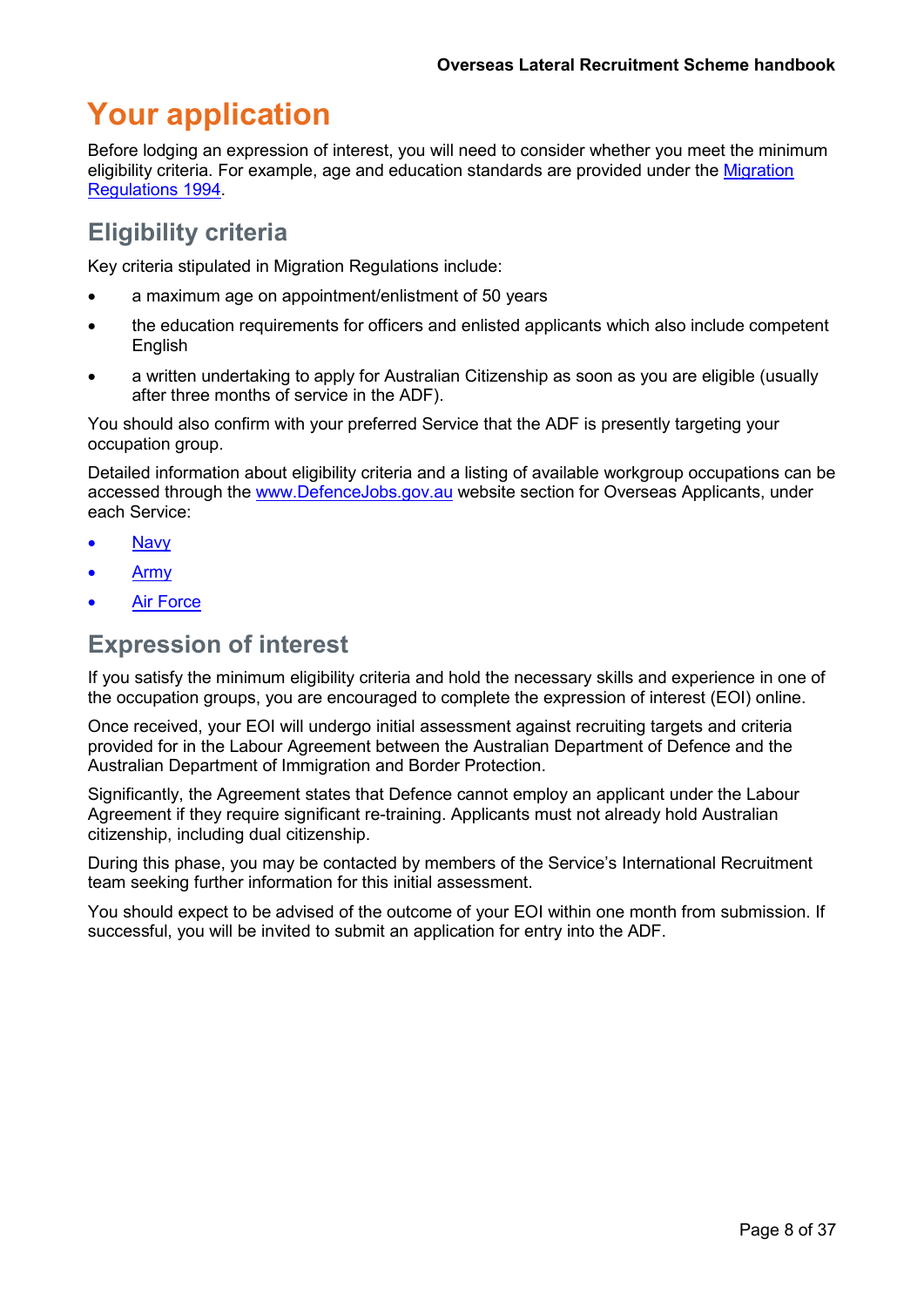## <span id="page-8-0"></span>**Selection process**

The selection process has two parts: a 'paper' evaluation and an individual face-to-face interview.

The evaluation is conducted by a selection board of ADF Service employment group specialists and career managers who will assess your skills, experience and qualifications against the work group you are applying to join. It will also assess whether you have an overall awareness of ADF service conditions as well as the suitability for the field of employment you are seeking.

### **Selection board evaluation**

The board will make its assessment based on the documentation that you have provided. The board members will make recommendations regarding your professional suitability, including proposed skill grade, rank and seniority determined against ADF standards. The board will also identify any bridging training requirements and outline an indicative posting plan.

Following the board's assessment, applicants will be placed in order of merit for delegate consideration for appointment/enlistment.

### **Interview**

If your application is successful, you will be required to attend a selection interview with a Service delegate at your local Australian Embassy or High Commission and to undertake a telephone interview with the Defence Member and Family Support (DMFS).

These interviews are intended to assess your professional and personal qualities in addition to determining your suitability for employment and integration into the ADF.

Your selection interview is a key part of the application process and your partner (if applicable) is also encouraged to attend. The interview is your opportunity to demonstrate why an offer for an opportunity with the ADF should be made.

**Important: It is in your interest to be prepared for this interview. You should do your own research and be well informed of the significant lifestyle and cultural changes you and your family may experience in the ADF and in Australia.**

### **Recognition of overseas military qualifications**

Although Defence may recognise the skills and experience that an applicant possesses, the offer is based on Service-specific workforce demands at the time that the offer is made.

There is an Australian Government Labour Agreement between the Department of Immigration and Border Protection and the Department of Defence. Under the terms stipulated in this Agreement, the ADF may only appoint/enlist applicants in the nominated occupations if they have a minimum of three years military experience and hold appropriate skills and qualifications for full and unrestricted employment within the ADF.

The Services are required under the Labour Agreement to certify that you have the appropriate qualifications, skills and experience for employment.

The Services will conduct an assessment of qualifications and competencies that directly align to the employment work group and rank for which you are being recruited. These qualifications may include those courses and proficiencies that have specific military benefit to the Service in which you will be employed.

There is no requirement for the Services to provide recognition of qualifications, skills, competencies or proficiencies that are not directly aligned to the employment workgroup or rank within that workgroup to which you have been recruited.

The determination of rank and pay will be based only on those qualifications that have been assessed as aligning directly to the employment that you will be undertaking. Any future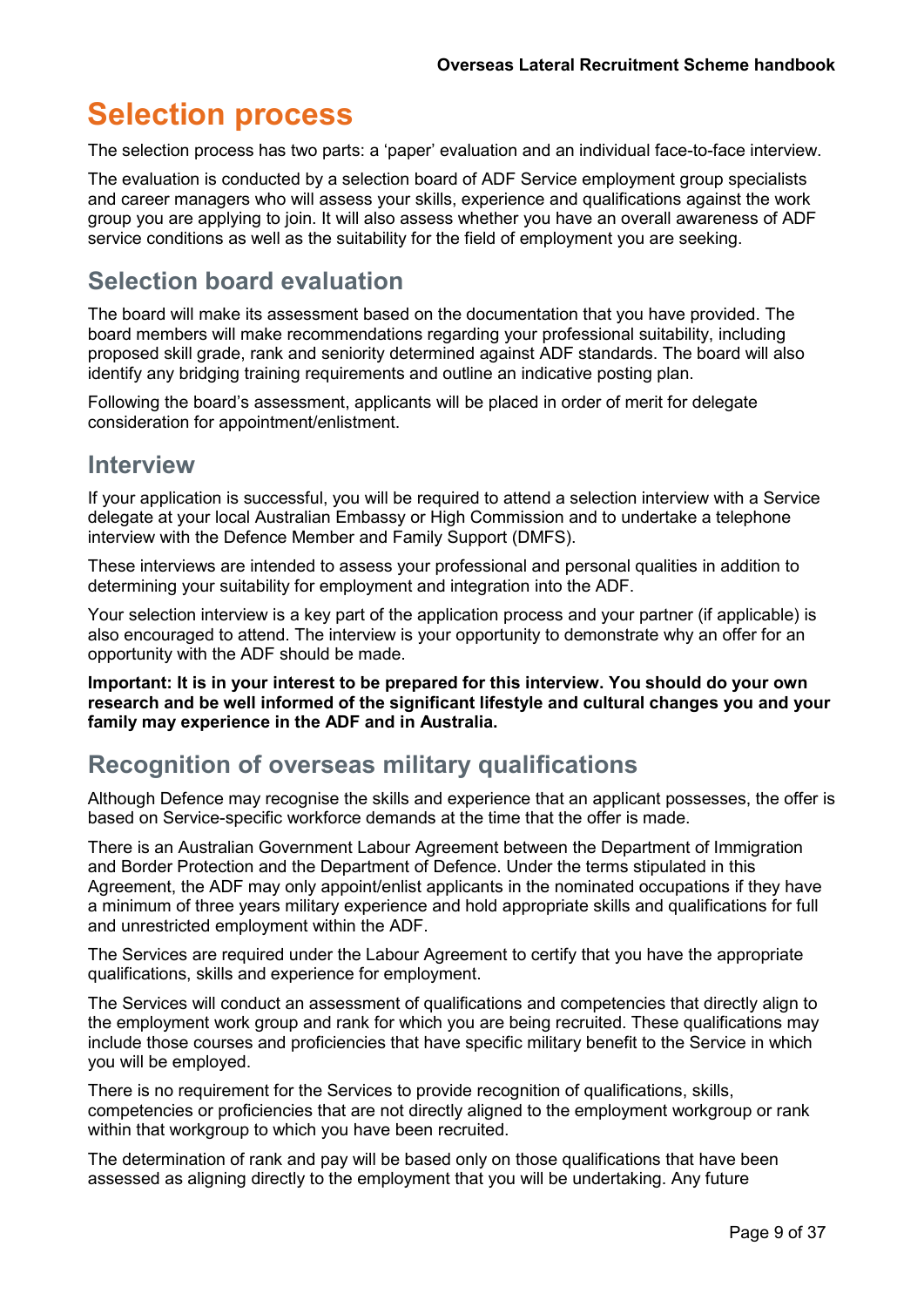#### **Overseas Lateral Recruitment Scheme handbook**

recognition of qualifications and competencies outside those identified in the Conditions of Service will also have no effect of rank or pay determinations.

Full details of the skills recognition of foreign qualifications or competencies for the purposes of immigration as a skilled worker are located on the Defence Jobs website, under [Citizenship.](http://www.defencejobs.gov.au/recruitment-centre/can-i-join/citizenship/)

### **Recognition of other qualifications**

Recognition of overseas qualifications is not automatic and depends on the occupation or skill set. For some occupations, the criteria must be satisfied before you start working, and may be required by law. Satisfying the criteria is usually a separate process to applying for employment. For all occupations, it is the employer who decides who they will employ.

Occupations that require specialised knowledge and skills in Australia often have registration, practising, licensing, professional membership or other industry requirements that must be satisfied before you can commence working. For more information visit the [Department of Immigration and](http://www.border.gov.au/Lega/Lega/Form/Immi-FAQs/how-do-i-get-a-skills-assessment) [Border Protection's Australian Skills Recognition Information.](http://www.border.gov.au/Lega/Lega/Form/Immi-FAQs/how-do-i-get-a-skills-assessment)

Applying for recognition of educational qualifications, proficiencies and competencies outside those identified in the Conditions of Service will be the responsibility of the member. To gain recognition for skills and qualifications not directly related to immigration status, see the Department of Immigration and Border Protection website under [Skilled Occupations.](http://www.border.gov.au/Trav/Work/Work/Skills-assessment-and-assessing-authorities/skilled-occupations-lists/SOL)

### **Australian recognition assistance**

Australian Education International (AEI), through the National Office of Overseas Skills Recognition (NOOSR), provides official information and advice on comparing overseas qualifications with Australian qualifications. This aims to help overseas qualified people work and study in Australia.

Part of the Department of Education, AEI uniquely integrates the development of international government relations with support for the commercial activities of Australia's education community. To do this, AEI liaises with all sectors of the education and training industry and all levels of government. AEI also provides information on the specific assessing authorities that conduct the assessment of overseas qualifications across all disciplines.

For further information about AEI services, as well as links to other assessing agencies, refer to the [AEI website.](https://internationaleducation.gov.au/)

AEI does not assess secondary school qualifications (these are normally assessed by state/territory education authorities) or trade qualifications (which can be assessed by [Trades](http://www.tradesrecognitionaustralia.gov.au/) [Recognition Australia\)](http://www.tradesrecognitionaustralia.gov.au/).

For further information on recognition of educational and vocational training qualification applicants and their families should go to the [Australian Qualifications Framework](http://www.aqf.edu.au/) website.

Whilst some educational requirements may not entirely align with the occupational requirements of the applicant, Defence has programs in place for serving members to undertake further training on a selection basis once in Australia, including the Defence Assisted Study Scheme.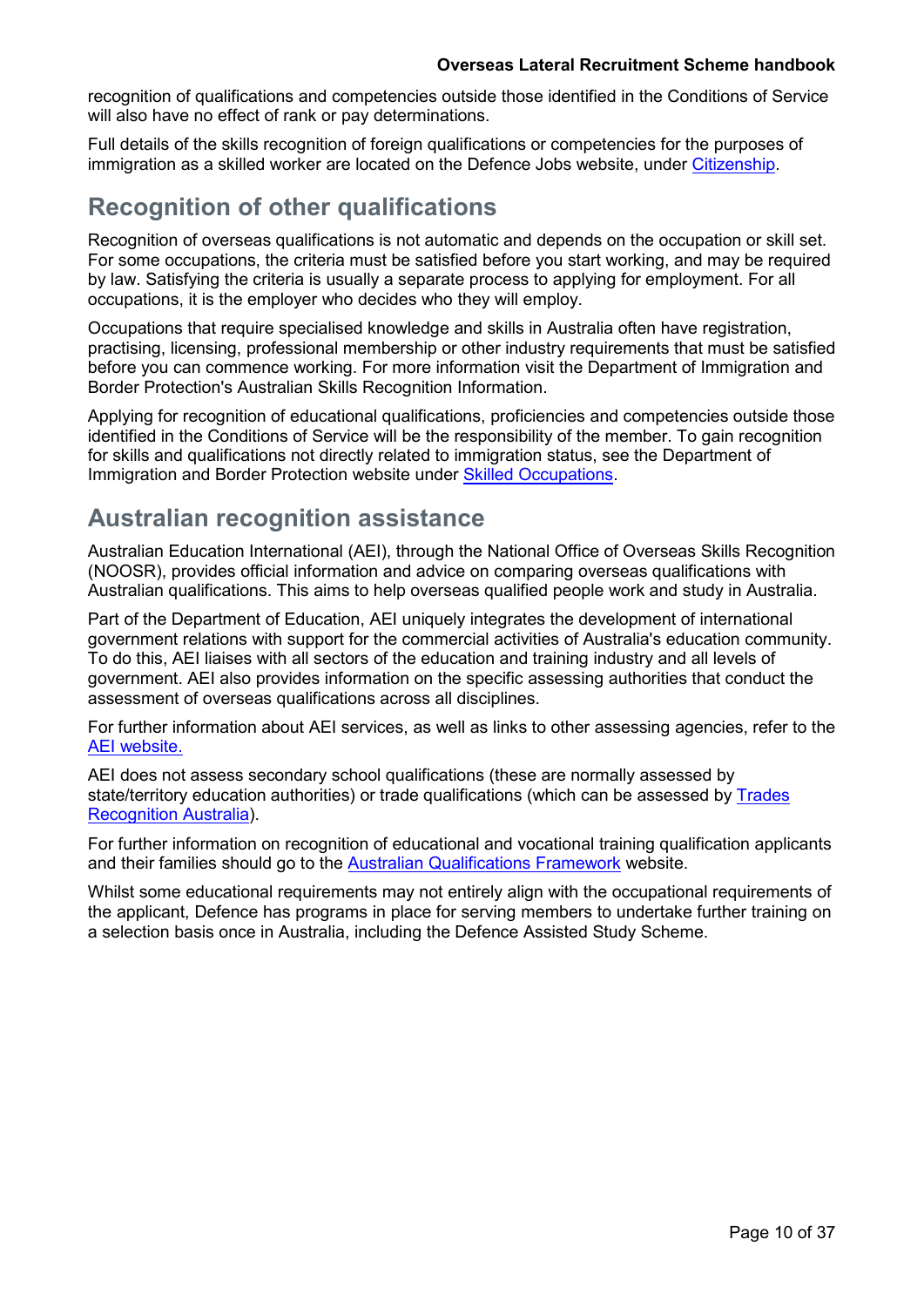## <span id="page-10-0"></span>**Letter of offer**

If your interviews are successful, you will be progressed to the third phase which includes a letter of offer for appointment/enlistment.

### **Workforce conditions**

The offer will outline all the workforce conditions which you need to accept in order to commence a career within the ADF. The respective Service's recruitment team will discuss any likely conditions with you before finalising the offer.

The letter of offer will include the following information:

- The primary role This is the Primary Qualification or Category within the ADF.
- Date of appointment/enlistment This date is generally aligned with the requirements for arrival, integration and initial entry training in Australia.
- Rank and seniority Your rank on entry will not necessarily be as a direct transfer of your existing rank, but will be based on ADF workforce requirements. Your seniority will also be aligned as required.
- Pay (salary) Your salary and allowances on commencement of service with the ADF will be included in the offer. The salary level will depend upon your placement within the ADF pay structure, as determined by your rank, qualifications and experience. Further details can be found at Pay and [conditions.](#page-21-0)
- Appointment/enlistment period This period will vary between the Services but is generally between three and six years and represents the minimum period you will be required to serve.
- Training requirements ADF and Service-specific skills and qualifications are not directly aligned to the foreign military to which you belonged. There may also be a requirement to undertake bridging training prior to filling a designated position.
- Further periods of service These will be considered at the discretion of each Service. Engagement beyond the initial period of service is not guaranteed.

The offer is conditional upon you satisfying [medical, immigration and security clearance](#page-12-0) requirements and the outcome of a final interview with Defence Member and Family Support.

It is also a mandatory requirement of your acceptance of the conditions of service contained in your [letter of offer](#page-10-0) that you apply for Australian citizenship once you have completed 90 days of service in Australia.

#### **Important: You are strongly advised not to commence irreversible lifestyle changes in the early stages of your application, such as selling the family home or car.**

### **Conditions in Australia**

The ADF provides a range of conditions of service (see 'Pay and conditions') and support mechanisms to its members (see 'Support available'). However, ADF members need to be selfsufficient and resilient and are encouraged to integrate into the wider community.

Accordingly, it is vital that you and your family are aware of the social and economic changes that may result from your relocation to Australia. It is expected that you have conducted your own research into the location you are posting to as well as Australia more generally.

This includes research into the Australian:

- education system of the state or territory in which you are posted, including schools, types and localities
- financial and taxation system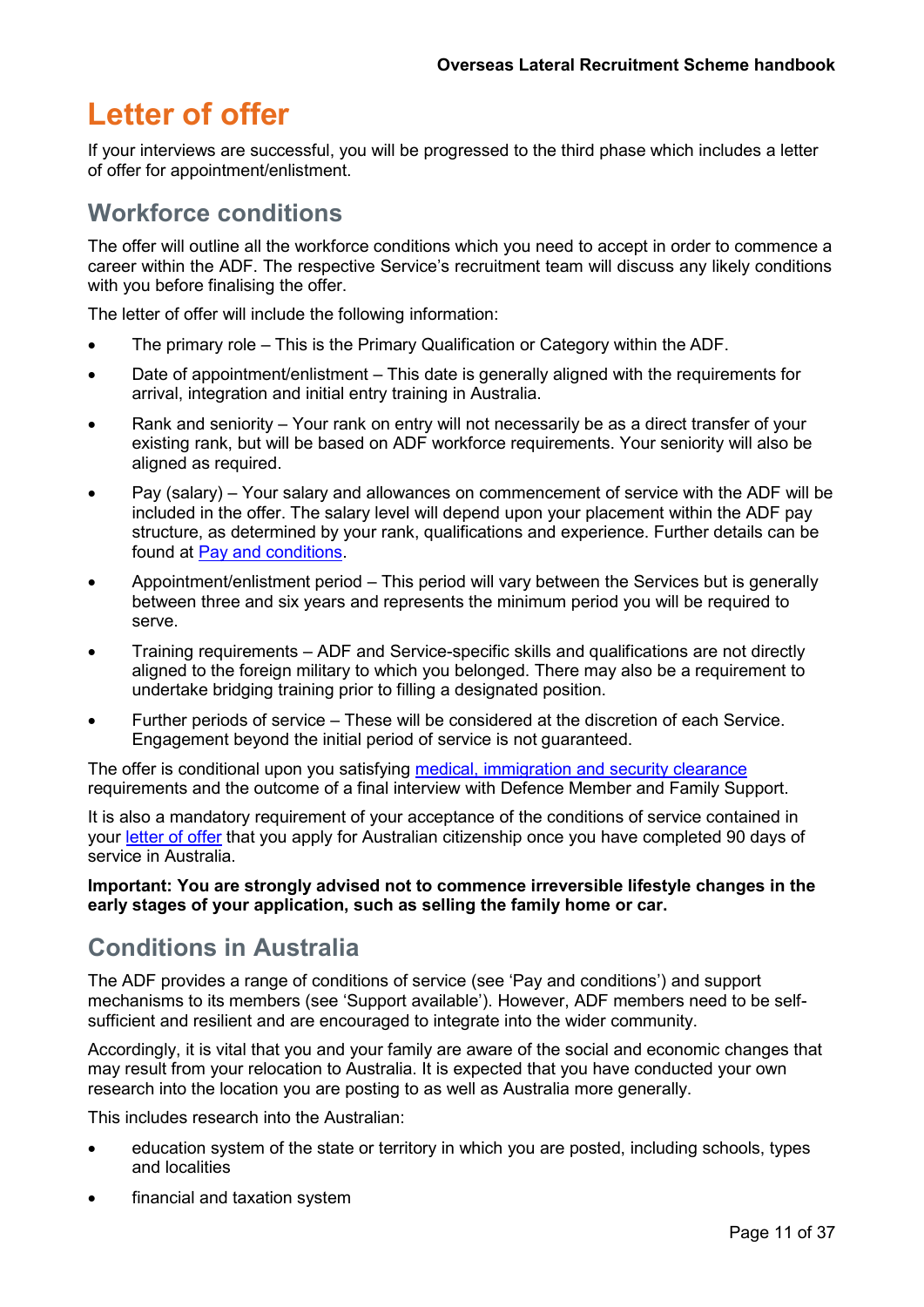#### **Overseas Lateral Recruitment Scheme handbook**

• medical system, including Medicare and private health insurance options.

The Australian lifestyle is as varied and diverse as its landscape and climate. For more information about Australian lifestyle and values, see [Life in Australia](#page-25-0) and visit the website [Life in Australia.](http://www.border.gov.au/Trav/Life)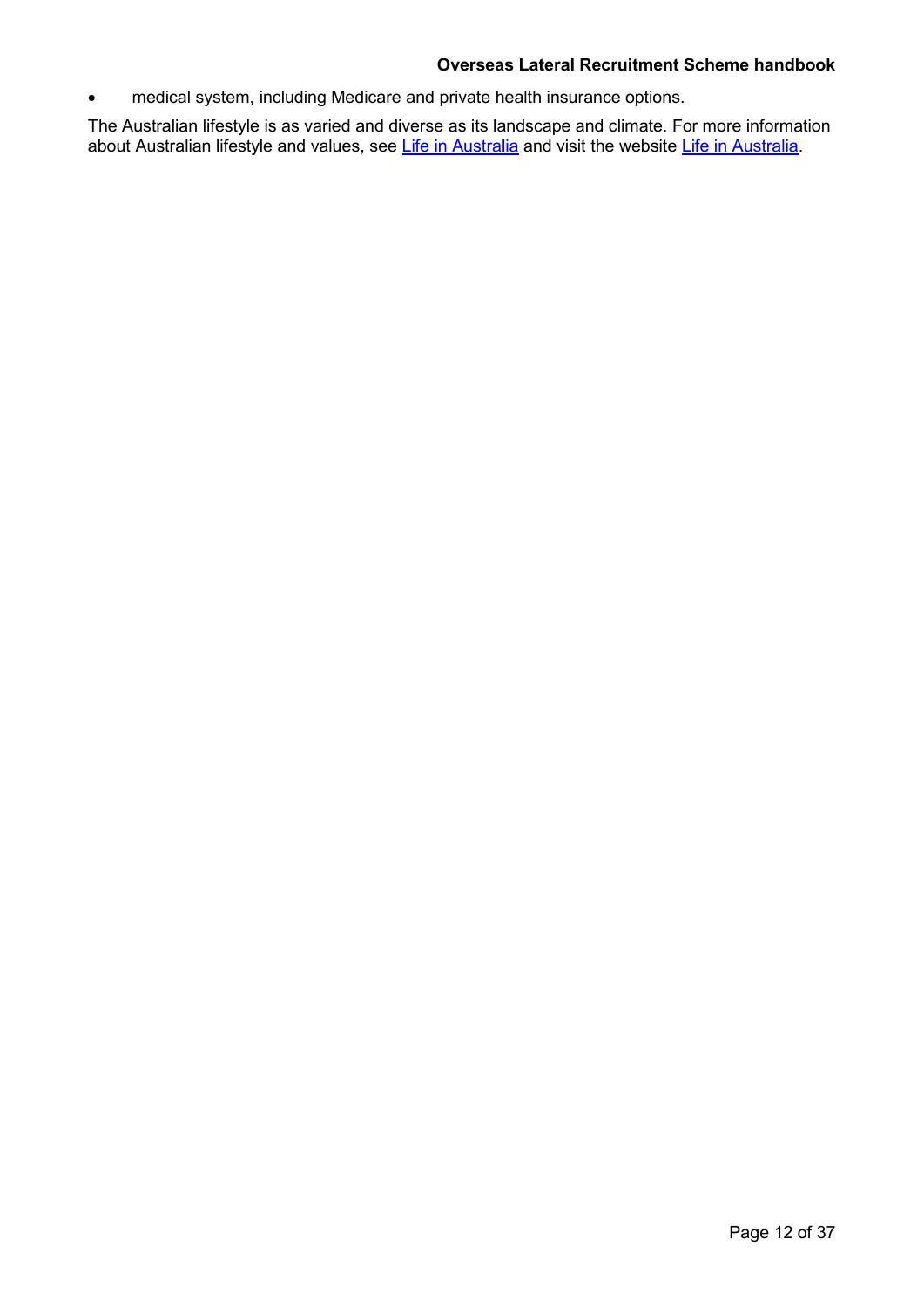## <span id="page-12-0"></span>**Medical, immigration and security clearance**

In order to commence a career within the ADF, you must satisfy mandatory medical clearances, immigration and security requirements.

### **Medical clearance**

As a part of the application process, you will be required to submit a completed medical pack, which includes:

- service medical records
- medical history questionnaire
- entry level medical examination form completed by a Service or private general practitioner
- pathology reports.

Once the medical pack is completed and submitted, it will be reviewed by an ADF Medical Officer. They will determine if the medical entry standards for the Service and employment category that you have applied for have been met.

If you are deemed suitable for a position in a specialist area such as aviation, submarines, or diving, for example, you will be required to undergo a further specialist review.

**Important: Medical clearance can be undertaken at the same time as security clearance processes. However, you must pass the required entry medical standards before starting the immigration process.**

### **Immigration**

Appointment/enlistment of overseas applicants to the ADF is managed under a Labour Agreement between the Australian Department of Defence and the Australian Department of Immigration and Border Protection.

#### **Important: The Overseas Lateral Recruitment Scheme is not applicable to Australian citizens, including holders of dual citizenship.**

The Labour Agreement applies strict guidelines with which Defence must comply in the selection process. It provides the basis for sponsorship for an [Employer Nomination Scheme \(subclass 186\)](http://www.border.gov.au/Trav/Visa-1/186-) permanent residence visa.

On receiving your acceptance of the offer, the sponsoring Service will apply for immigration sponsorship on your behalf. The Service will nominate you (and any dependant family members included in your application) for a permanent residence visa. This must be done before you lodge your visa paperwork.

You will be required to complete and pay for the visa application and fund the associated costs. You and your family will also be required to undergo a separate medical process for your visa application at your own cost. In addition, you will need to provide documentation and police checks for each country you have lived in (also at your own cost).

This part of the immigration sponsorship process can take up to three months. On approval, the recruitment team will email you the confirmation and supporting documentation to enable you to start your visa application.

**Important: If you or any dependants nominated on your visa application do not meet immigration requirements you will not be granted an Australian visa.**

### **Visa application**

Once you receive confirmation from the ADF Service sponsor that your visa nomination has been submitted and you have received a copy of the Employer Nomination, you may start your visa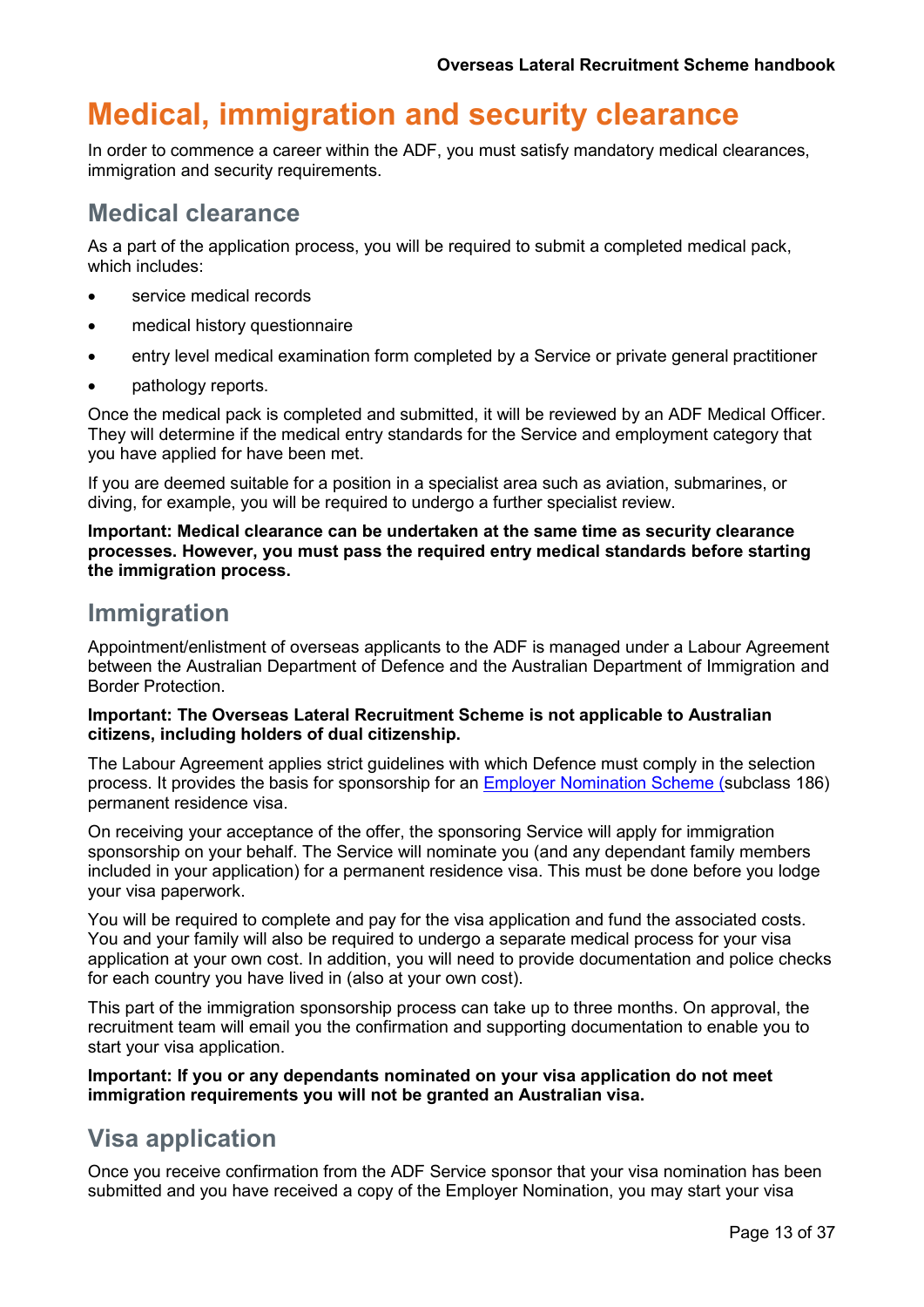application. You will be applying for a Permanent Residency visa under subclass 186 of the Labour Agreement.

The ADF has limited ability to assist you with this stage as your visa is managed and granted solely by the Department of Immigration and Border Protection. However, it is recommended that you identify ADF staff as the authorised point of contact on your visa application. This will allow ADF staff to request information about your application and to submit details on your behalf.

Further details will be provided to you at this stage of your application.

Important: It is recommended that you do not resign from your current position until your visa application has been officially approved.

### **Security clearance**

You will be required to complete an Australian Government security clearance. The security clearance process may be undertaken at the same time as your visa application.

#### **Important: Any costs incurred for your security clearance will be reimbursed only if you are enlisted/appointed into the ADF and provide the relevant receipts.**

It is strongly recommended that you carefully prepare all documentation and provide them to the Australian Government Security Vetting Agency (AGSVA) or the process will be delayed. Failure to successfully complete this stage may result in your application being withdrawn.

Australian security arrangements require that applicants must have a checkable background of at least 10 years which can be verified by AGSVA. Any security sensitivities and anomalies are considered early in the application process.

Military cooperation arrangements necessarily reflect the government-to-government arrangements that enable AGSVA to conduct a thorough background check with the vigour required to grant a suitable security clearance.

For foreign security clearance to be recognised, all of the following conditions must be met.

- The clearance held is current or has lapsed or was cancelled for administrative reasons (such as leaving the service of that foreign government) within the previous six months prior to enlistment in the ADF.
- AGSVA can properly confirm the details of foreign clearances in advance of enlistment, in cooperation with its allied security agencies.
- No issues of a security nature exist or have been identified by either the foreign government or by AGSVA investigations.
- AGSVA administrative requirements are met by both the applicant and the recruiting service.

At all times, AGSVA reserves the right not to recognise or accept a foreign security clearance or to withdraw any clearance granted on security grounds. If AGSVA is unable to adequately confirm the foreign security clearance to its satisfaction, then recognition cannot occur.

### **Up-front costs**

You are responsible for the costs incurred in completing your application and undertaking the assessment process, including any relevant medical tests or appointments, visa, English language proficiency testing (including any English language assessments undertaken) and other immigration matters.

A breakdown of visa costs using an estimator can be found online on the [Department of](https://www.border.gov.au/Trav/Visa/Fees) [Immigration and Border Protection](https://www.border.gov.au/Trav/Visa/Fees) website. The costs of medical tests vary.

If your application is successful, the following costs incurred will be refunded:

• **Visa lodgement fee** – for you, your partner and recognised dependants under 18 years (if applicable)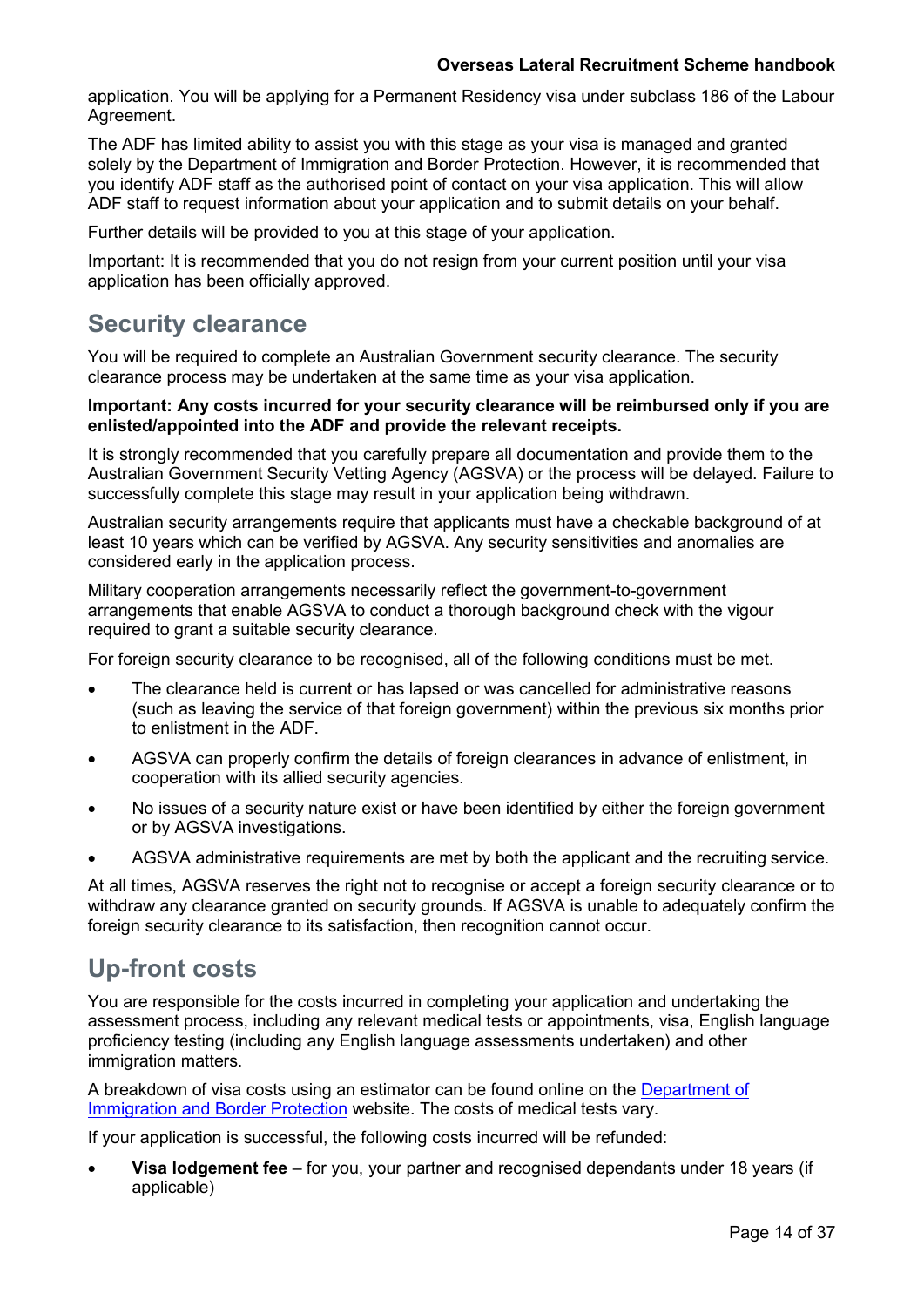- **Health examinations** for you, your partner and any recognised dependants under 18 years (if applicable)
- **Radiological report** for chest x-rays for you, your partner and any recognised dependants under 18 years of age.

You can claim reimbursement for some costs once in Australia. Evidence such as receipts will be required so ensure you keep receipts for all of the costs associated with your application. When you arrive at your new unit, you must provide these receipts to the [Overseas Admin and Civilian](http://www.defence.gov.au/OAT/lateral-recruits/after-arrival.asp) [Relocation Team](http://www.defence.gov.au/OAT/lateral-recruits/after-arrival.asp) for reimbursement.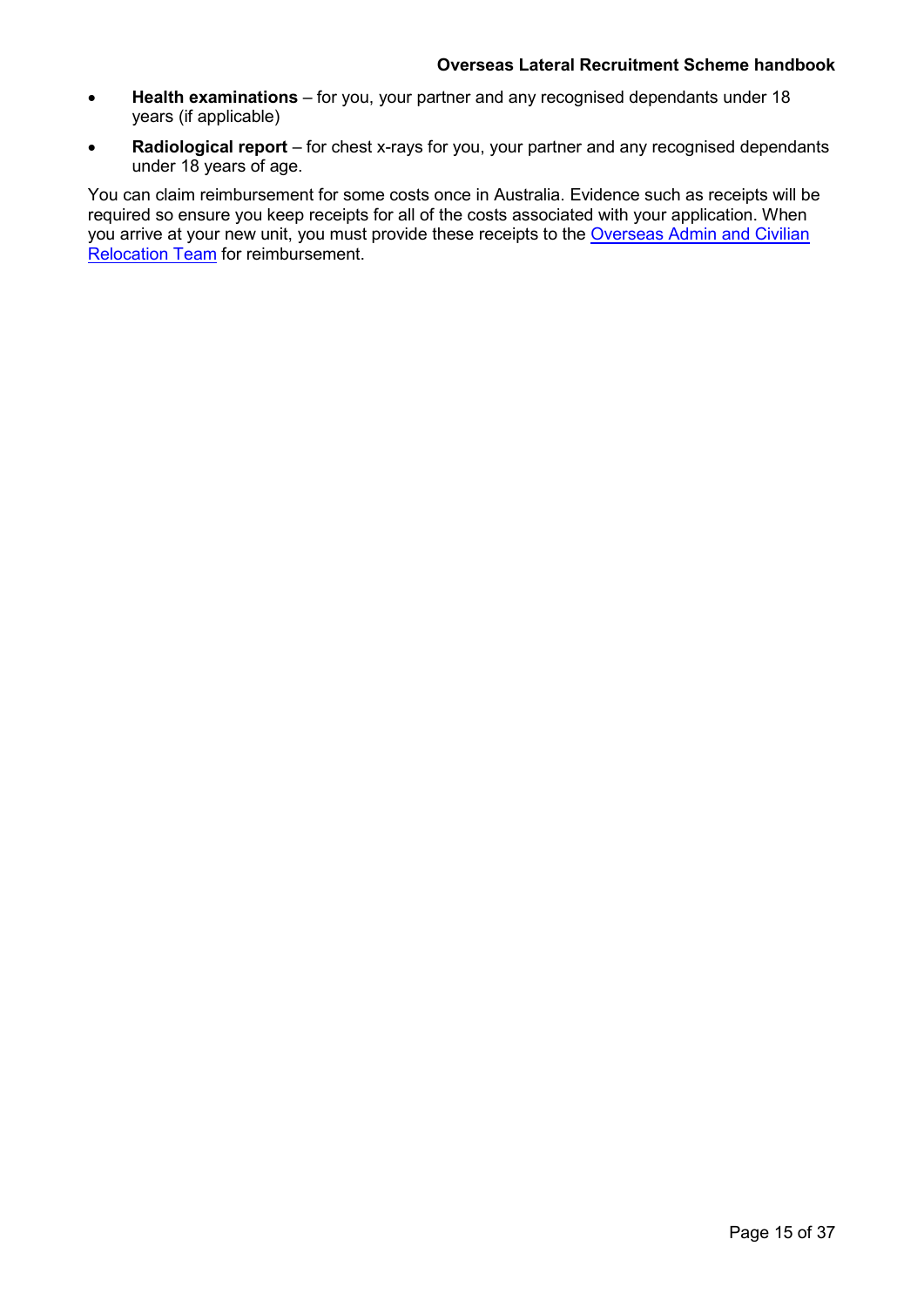## <span id="page-15-0"></span>**Appointment or enlistment**

During this stage you must provide the ADF with an official overseas government letter that identifies the date of resignation from your current military service as proof that you are not liable for Reserve service within your current military service.

An appointment/enlistment signal will be released as soon as the ADF has received acknowledgement that:

- visas have been approved for you and your family
- you have confirmed your resignation date
- you have no Reserve service liability
- you have been security and medically cleared for entry to the ADF.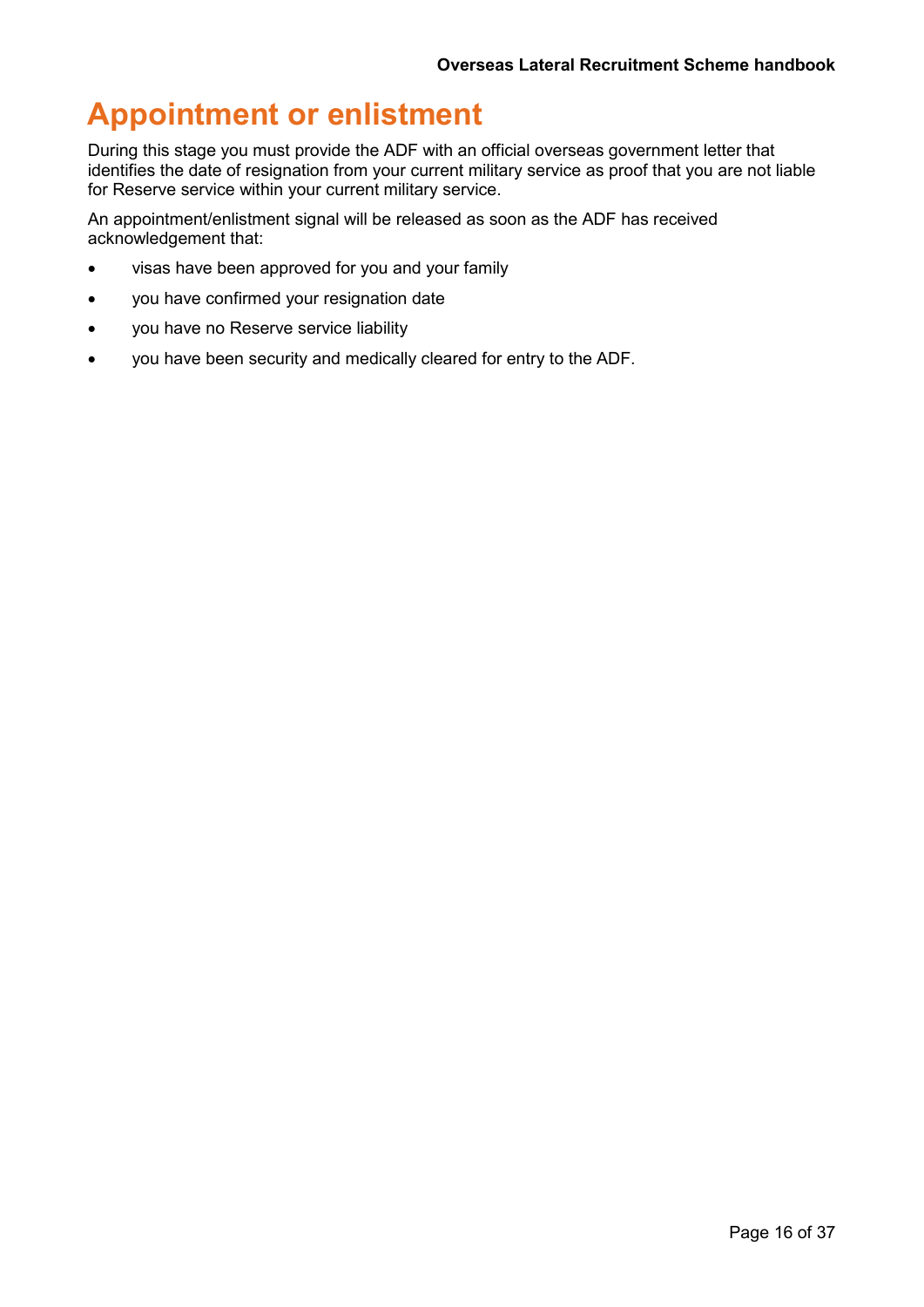## <span id="page-16-0"></span>**Relocation**

### **Authority to commence**

The ADF Service that you have successfully applied for initiates the release of the appointment or enlistment listing/signal, which is the authority for your removal to Australia.

The Australian High Commission or Australian Embassy will coordinate travel to Australia, removal and the appointment/enlistment ceremony. The High Commission or Embassy will also assist in your general administrative support requirements including arranging your accommodation or housing solution in Australia.

You will be allocated a unique employee identification number to access Defence's personnel management system. This will allow you to access the [Defence Housing Australia \(DHA\)](https://www.dha.gov.au/housing/service-residences/step-2-find-a-property) [HomeFind](https://www.dha.gov.au/housing/service-residences/step-2-find-a-property) website for accommodation options.

### **International travel**

Flights from your appointment/enlistment location will be arranged by the Australian High Commission or Australian Embassy. As a general rule, you and your family will fly to Australia on the same or next day of your appointment/enlistment. The ADF will only pay for flights for the member and recognised dependants.

You will be given up to two days (depending on time zone) to settle in and adjust after you arrive in Australia before commencing your induction program with your gaining Service.

### **Accommodation**

ADF accommodation on arrival is managed by Overseas Administration and Civilian Relocations and Housing is managed by Defence Housing Australia or [DHA.](http://www.dha.gov.au/) DHA works to ensure ADF members are accommodated according to Department of Defence requirements and entitlements.

ADF policy stipulates that if you do not own or have a suitable home in your posting locality, Defence will provide housing assistance to assist with the hardships caused by the need to relocate regularly and, at times, short notice. A member with dependants is eligible for a service residence if they do not own a suitable home at their posting location.

A service residence is the main form of housing available to Defence members with recognised dependants. These properties are generally located close to Defence bases and offices. The type of residence will depend on the member's entitlement. There are some located on Defence (military) bases; however the majority of residences are located within the community.

Using your employee identification number, you and your partner will be able to access, review and reserve a service residence suitable for your needs, subject to your entitlement, using the [DHA](https://www.dha.gov.au/housing/service-residences/step-2-find-a-property) [HomeFind](https://www.dha.gov.au/housing/service-residences/step-2-find-a-property) website.

An alternative to a service residence is the payment of rent allowance, which subsidises the cost of renting a property in the private rental market. This is only available where it is deemed that there is no suitable service residence available.

If you are approved for rent allowance, you will need to find a suitable rental property and you will then be responsible for paying the rent to the landlord or agent. The rent allowance will be credited to your salary, consistent with your entitlement.

### **Rental contributions**

There is no free accommodation. Members must pay a nominal contribution towards the cost of living in the rental residence, which is set to a scale consistent throughout Australia. For members without dependants, they will contribute to the cost of the living-in accommodation.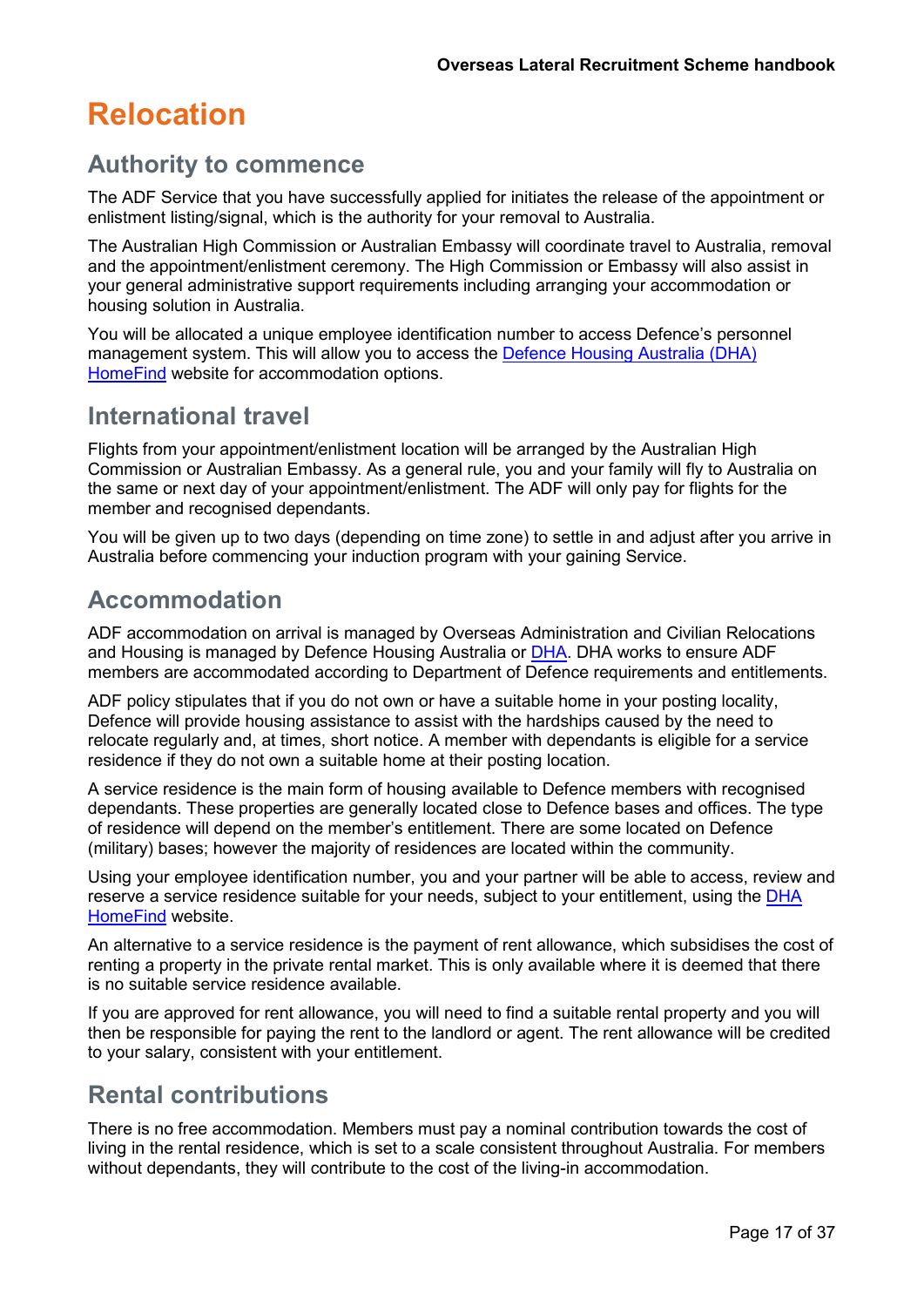The rate of contribution depends on the classification of the accommodation and the member's category in accordance with their entitlement. This information is available from DHA using [HomeFind.](https://online.dha.gov.au/)

A member's contribution (payment) is debited from their salary each fortnight. If you choose to live in your own accommodation or are approved to live in rental accommodation, you will you pay your mortgage or rent through your own arrangements.

## **Air and sea freight**

Airfreight can take approximately three weeks to arrive in Australia and sea freight takes approximately six to eight weeks to arrive. Your removals service provider should provide these details and provide periodic updates on the progress of your effects. You should keep your case manager and your supervisor informed of the expected date of arrivals.

Depending on the date that your household effects are expected to arrive, the Overseas Administration Team may hire furniture to allow you to live in your service residence in relative comfort. This will let you start settling in while you wait for your household furnishings to arrive from overseas.

### **Packing for removal**

The removalist will pack your entire house for you at Defence's expense, subject to the exclusions below. You should only need to pack enough clothes for approximately six to eight weeks, which is the estimated time it will take for your items to arrive in Australia. On arrival at your home in Australia, the removalist will unpack the majority of items (please refer to your relocation package for full details).

Part of the removals contract is that removalists pack and unpack everything. They will not put it away for you, but they will put it in the general location such as cooking utensils in the kitchen. It is essential that you familiarise yourself with the removalist's conditions before you arrive in Australia to ensure that you know what they will and will not unpack. You should also identify the claim period with your insurance provider. For example, some providers allow 14 days to submit a claim, whereas others may be longer.

There are five categories of items that the ADF will not move. They are:

- **Vehicles**  you may import your vehicle into Australia at your own cost, including all associated costs. It may be a more viable to sell your vehicle and purchase a new one on arrival in Australia.
- **Garden equipment** such as shovels, rakes, axes, pitchforks etc, as well as large machinery such as ride-on lawn mowers, band saws and spa baths.
- **Towable items** such as boats and trailers/caravans.
- **Bulk wood or metal materials**
- **Pets**  the High Commission may be able to provide details of suitable companies that will remove your pets, but you should undertake your own search for suitable companies.

### **Transporting pets**

You must consider Australia's quarantine laws and regulations and also the environment you will be relocating to when transporting and settling your pets.

Bringing any animals into Australia may be problematic in terms of quarantine regulations (animals may have to spend a significant period in quarantine and others simply cannot enter Australia). Certain breeds of dogs are illegal in some states in Australia and you should check this first.

**Important: There are strict rules on the importation of animals. If approved for importation, many animals will be subject to extended periods in quarantine on arrival.**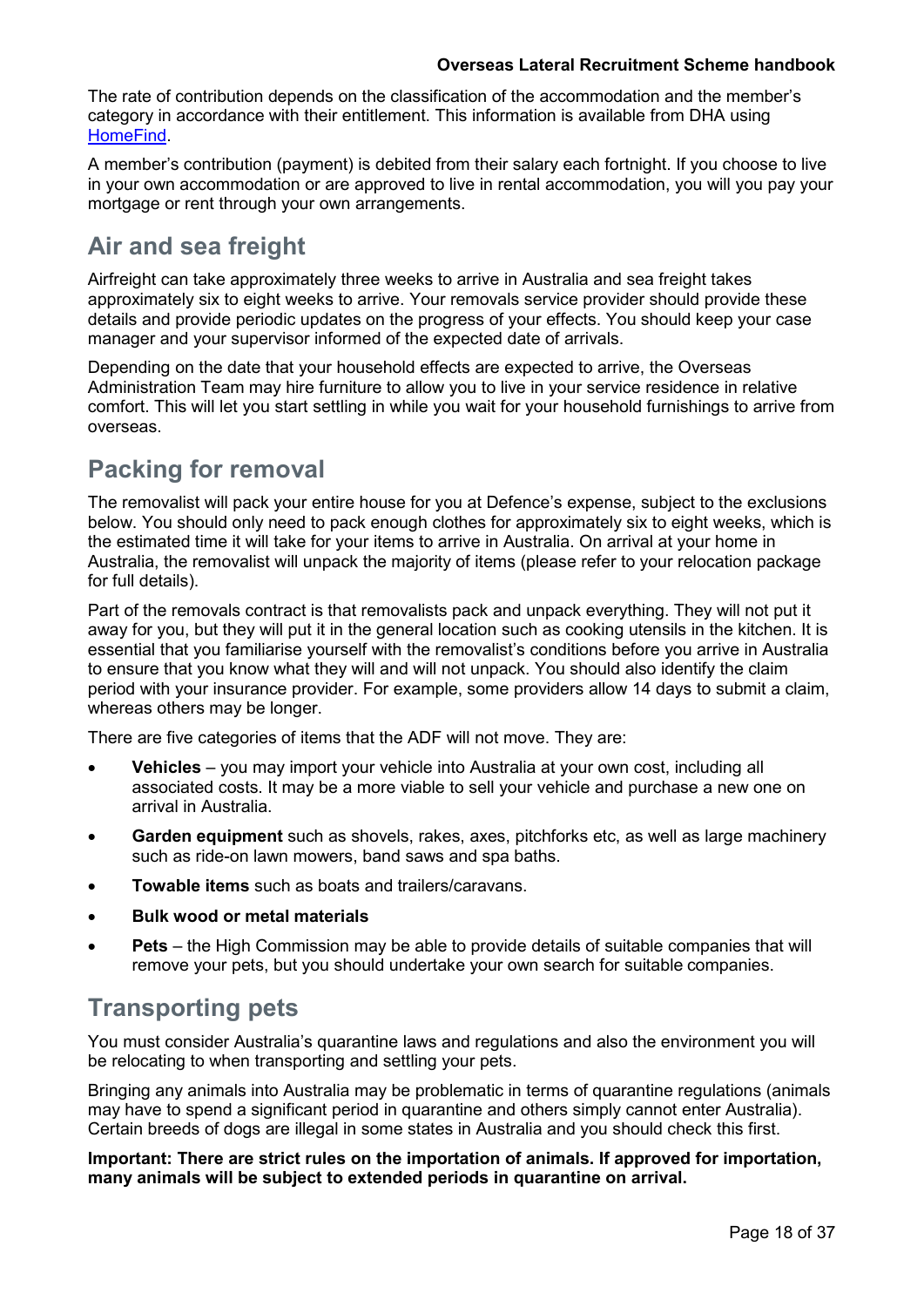## **Quarantine**

Australia is particularly protective of the preservation of its native flora and fauna and the [Department of Immigration and Border Protection](https://www.border.gov.au/Trav/Ente/Brin) and [Department of Agriculture](http://www.agriculture.gov.au/biosecurity) have very strict standards in relation to allowing certain items into the country. Costs associated with cleaning, fumigating or disposal any plant or animal products that may compromise Australia's bio-security will not be covered or refunded by the ADF.

#### **Important: A single item may delay your entire shipment if not properly prepared, cleaned and declared.**

### **Insurance of household effects**

We strongly recommend that you purchase insurance (at your own expense) for your household items being shipped to Australia. You have an option to take out insurance with the contracted removalist or choose a different insurance provider. If you choose a different insurance provider, please notify the contracted removalist directly.

If you have an insurance claim after your goods have been delivered to your home, you must contact the insurance provider directly. Neither the ADF nor the Australian High Commission is responsible for private insurance claims.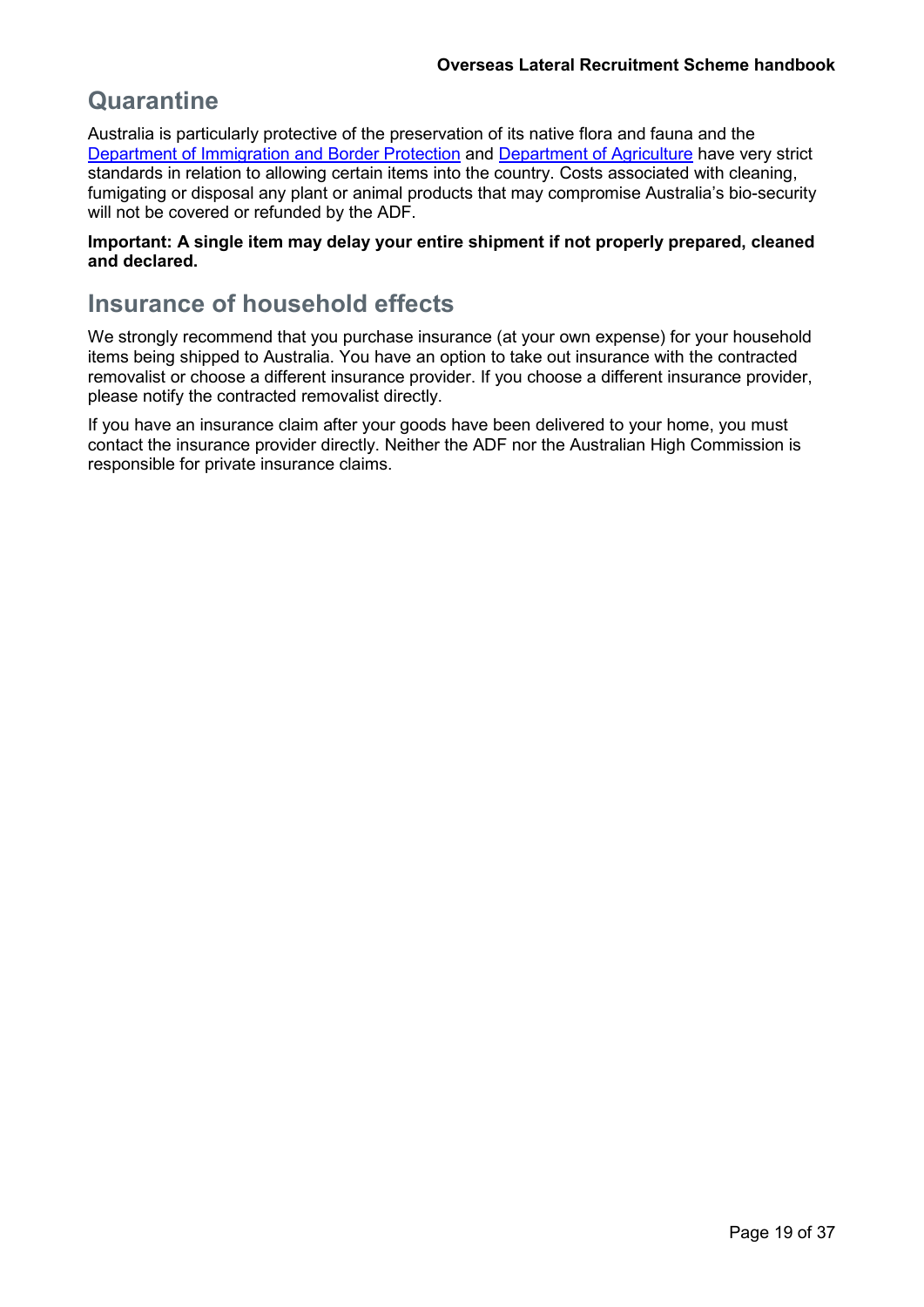## <span id="page-19-0"></span>**Arrival in Australia**

On arrival in Australia you should be met by a Host Officer who will provide you with information and contacts to help you settle into your new ADF career and life in Australia. For details on their role, see the [Host Officer responsibilities](#page-34-0) in this handbook.

### **Emergency supplies on arrival**

Basic items such as coffee, tea, milk, personal items and phone cards may be available from convenience stores at the airport of your arrival. Alternatively, a convenience store or supermarket may be near your hotel – check with your hotel reception for guidance.

### **Temporary accommodation**

Members are provided with temporary accommodation and certain allowances for a short time once they have arrived in Australia and are waiting for their service residence to become available.

Where a family is unable to move into their service residence due to circumstances beyond their control, approval must be sought for an extension in the temporary accommodation. If the period goes beyond the entitlement, the temporary accommodation will attract a contribution from the member.

Additional allowances are not payable except in exceptional circumstances. This should be discussed with the [Overseas Admin and Civilian Relocation](http://www.defence.gov.au/OAT/lateral-recruits/after-arrival.asp) team case manager whose details will be provided to you.

Members must apply to their ship/unit for local leave to move into their property when it becomes available.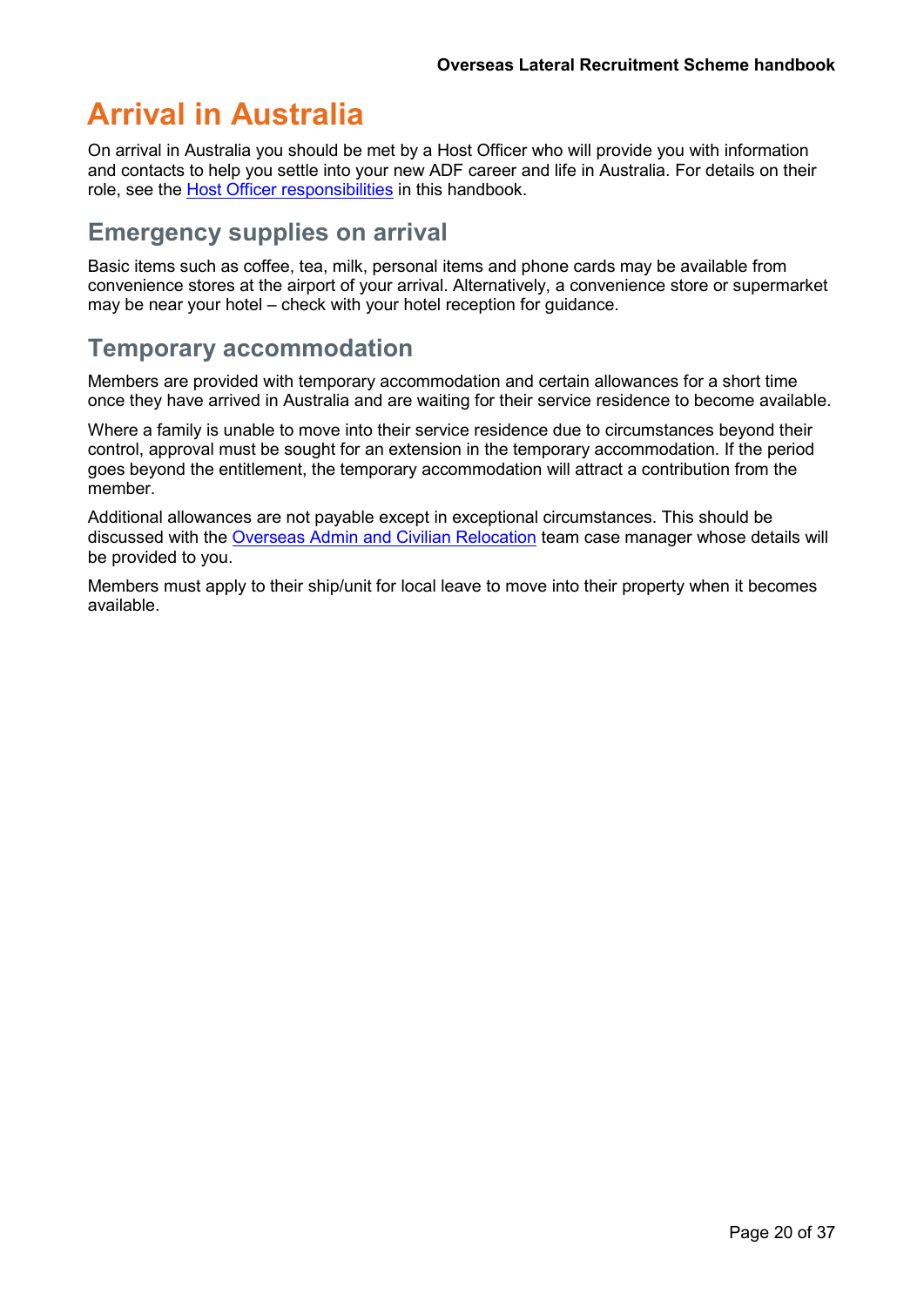## <span id="page-20-0"></span>**Induction**

### **Online personnel services**

Once you have a Defence Restricted Network (DRN) account, you will need to use the PMKeyS Self Service function online (known as PSS). PSS enables the electronic processing of some types of leave and the management of personal, emergency contacts and banking details. Members will be trained on how to access and navigate this function. When logged into the DRN, visit PSS Instructions for more information.

### **Australian citizenship**

It is a mandatory requirement of your acceptance of the conditions of service contained in your Letter of Offer that you apply for Australian citizenship once you have completed 90 days of service in Australia as provided by the *[Australian Citizenship Amendment \(Defence Families\) Act 2012](https://www.comlaw.gov.au/Details/C2012A00119)*.

If you fail to apply for and accept citizenship under the terms of your conditions of service, your service may be terminated. Citizenship is not mandatory for your dependants (if applicable).

Once your citizenship has been granted you must advise the Defence Customer Service Centre in your location (on base) to enable your details to be updated on PMKeyS.

For more information on citizenship, refer to **Australian Department of Immigration and Border** Protection – [Australian citizenship.](http://www.border.gov.au/Trav/Citi)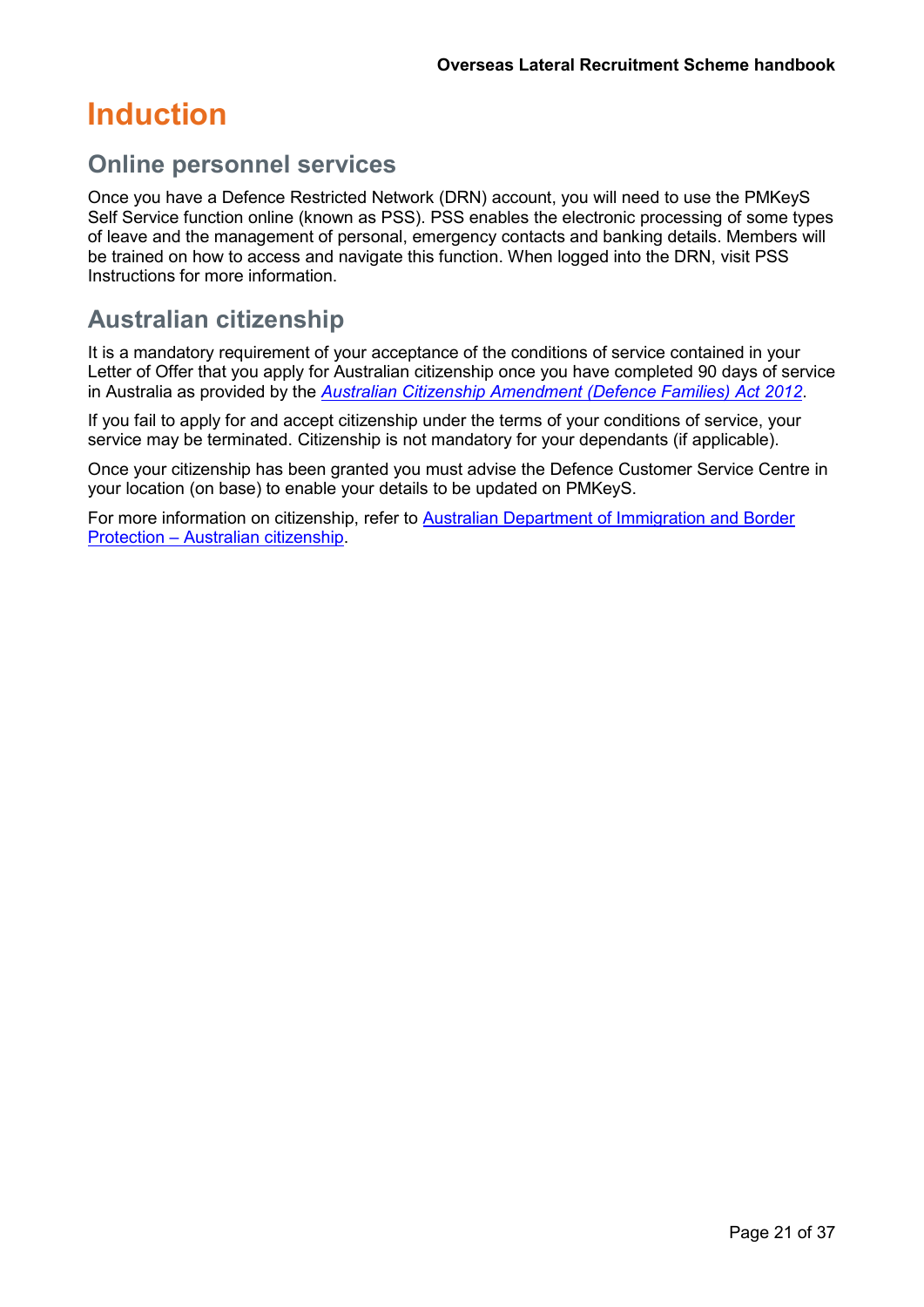## <span id="page-21-0"></span>**Pay and conditions**

The [ADF Pay and Conditions Manual](http://www.defence.gov.au/PayAndConditions/ADF/Chapter-1/Default.asp) (PACMAN) details the salary, allowances and conditions of service for all ADF members, both within Australia and overseas. The PACMAN is designed to be accessed electronically. It contains the most up-to-date policy on pay and housing, through to assistance with children's education on relocation. It is strongly recommended that members and their partners (if applicable) familiarise themselves with PACMAN.

The following information in this handbook is a **guide only** to the pay and conditions of service in the ADF. For more information, visit the [ADF Pay and Conditions Manual](http://www.defence.gov.au/PayAndConditions/) website.

### **Salary, leave and entitlements**

The ADF sets pay and allowances through a fair and transparent process. The Defence Force Remuneration Tribunal (DFRT) determines pay and pay-related allowances for members of the ADF, independently of the ADF. Any changes to pay or classification are submitted to the DFRT by the Defence Force Advocate who represents the interests of the ADF. The Department of Employment and Workplace Relations represents the Commonwealth.

The Returned and Services League of Australia and the Armed Forces Federation of Australia also make regular submissions to the DFRT. The ADF Workplace Remuneration Arrangement and Star-Rank-Remuneration arrangement also authorise increases in [ADF salary and allowances.](http://www.dfrt.gov.au/)

Consistent with the general community, the ADF is committed to increasing its productivity and effectiveness. In return, the ADF is awarded regular general salary and allowance increases through workplace arrangements approved by the DFRT.

### **Indicative career posting plan**

All members have a liability to serve wherever their service is required. They may be posted to sea (Navy), high population areas, low population remote localities and overseas deployments. The conditions of service that are offered to potential applicants are based on current and forecast ADF workforce requirements.

## **Superannuation (or retirement benefits)**

It is a requirement that any person employed in Australia must contribute to a superannuation fund. All new members of the ADF must become members of [ADF Super.](http://www.defence.gov.au/PayAndConditions/ADF/Super-ADF.asp)

### **Member categorisation for entitlements**

You will be placed in one of two categories prior to arrival in Australia:

- Member with Dependants (MWD), or
- Member without Dependants (MWOD).

These categories are used to determine what conditions of service you are entitled to. Each of the terms has a special meaning which may be different from how the terms are commonly understood. For example, it is possible to be married but not fall within the definition of 'Member with Dependants'.

The following people are your dependants (if they normally live with you):

- your spouse or recognised partner, even if he or she is not financially dependent on you,
- your dependent children who are under 21 years of age (including your partner's children). Older children may also be dependants if they have a disability, and
- in some circumstances, a housekeeper or guardian of your child may also be included.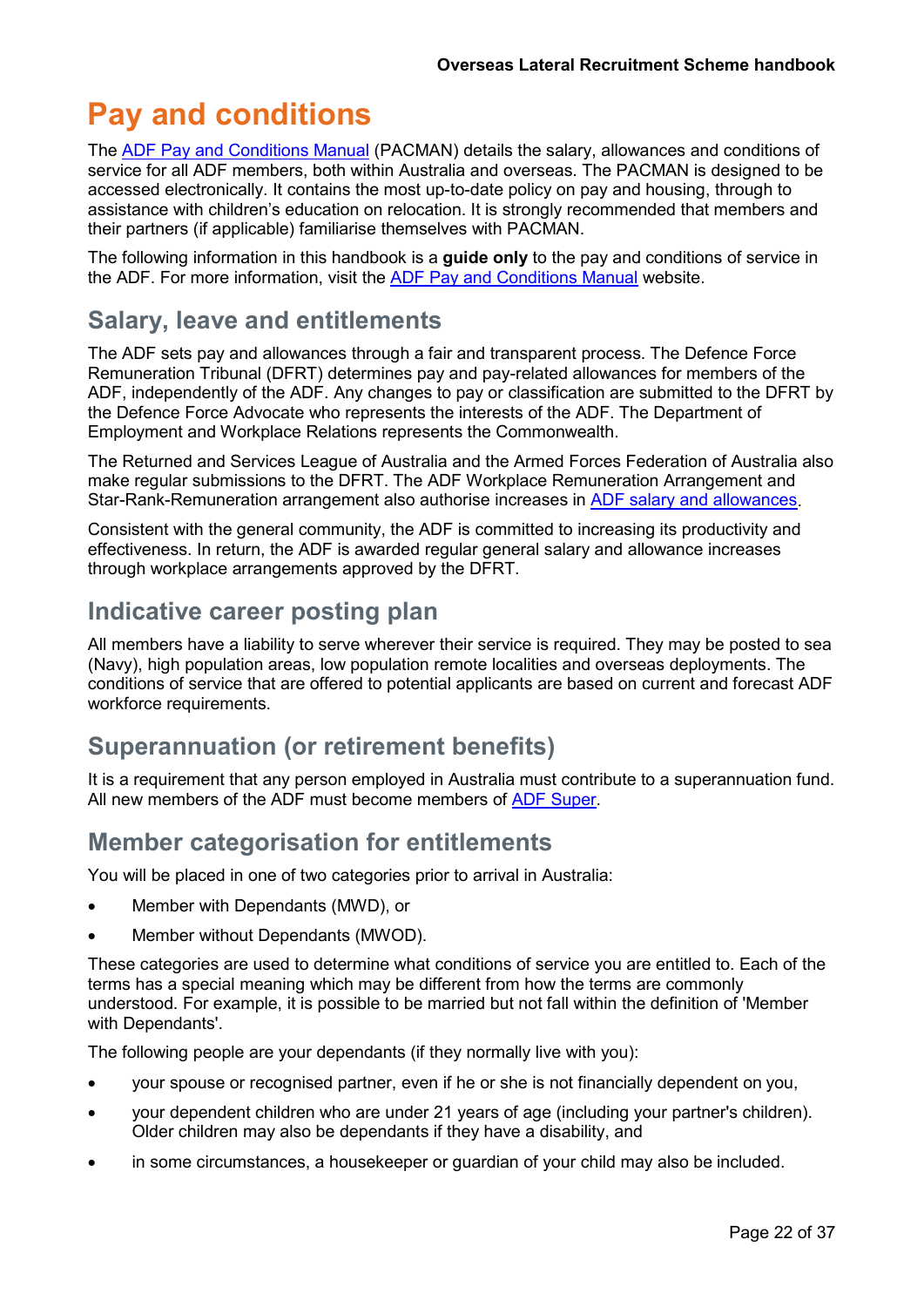You will be classified as a MWD if you live with (and provide for) people who meet the dependant definition above. You must be maintaining and living in a home at the location of your posting and live in it with at least one dependant.

You will be classified as a MWOD if you do not have dependants as outlined above and are not in a recognised interdependent relationship.

It may be possible to have another person recognised as your dependant. You must apply for and request special consideration of your particular circumstance.

### **Recognition of relationships**

There are two separate steps in the process. The first is the recognition of the relationship. However, having a relationship recognised will not automatically trigger access to Defence benefits. The second step is establishing the appropriate categorisation of the member, which is aligned to Defence benefits. This is a separate process.

Married and registered couples complete web-form AD150 ADF Personal Data and submit their certificates as evidence of the relationship. De facto couples complete the Application for Recognition of a De Facto Relationship form (found on the Pay and Conditions website) and attach a minimum of one piece of evidence. The evidence provided should support the claim that they live together on a genuine domestic basis.

- Married couples must provide their marriage certificate for recognition.
- Registered couples may now use their registration certificate for recognition.
- De facto couples need to provide a minimum of one piece of evidence and may choose to provide additional evidence.

A same-sex marriage certificate issued by an overseas jurisdiction will also be recognised under PACMAN as a relationship. However, it would not be considered 'marriage' in Australia, but rather a 'registered partnership'. Follow the process outlined for registered couples (not de facto) and provide your marriage certificate as evidence.

The approving authority must accept the member's statement unless it is reasonable to believe there is a need for more information, or there are grounds to not recognise the relationship.

### **Changes in family circumstances**

Your family circumstances may change over time and you may need to be re-categorised. It is your responsibility to inform your local Customer Service Centre, Personnel Office or Orderly Room of any changes to your family composition or circumstances.

As many conditions of service depend on your categorisation, if you fail to advise the changes you may be incorrectly paid and, as a result, risk incurring an overpayment and debt.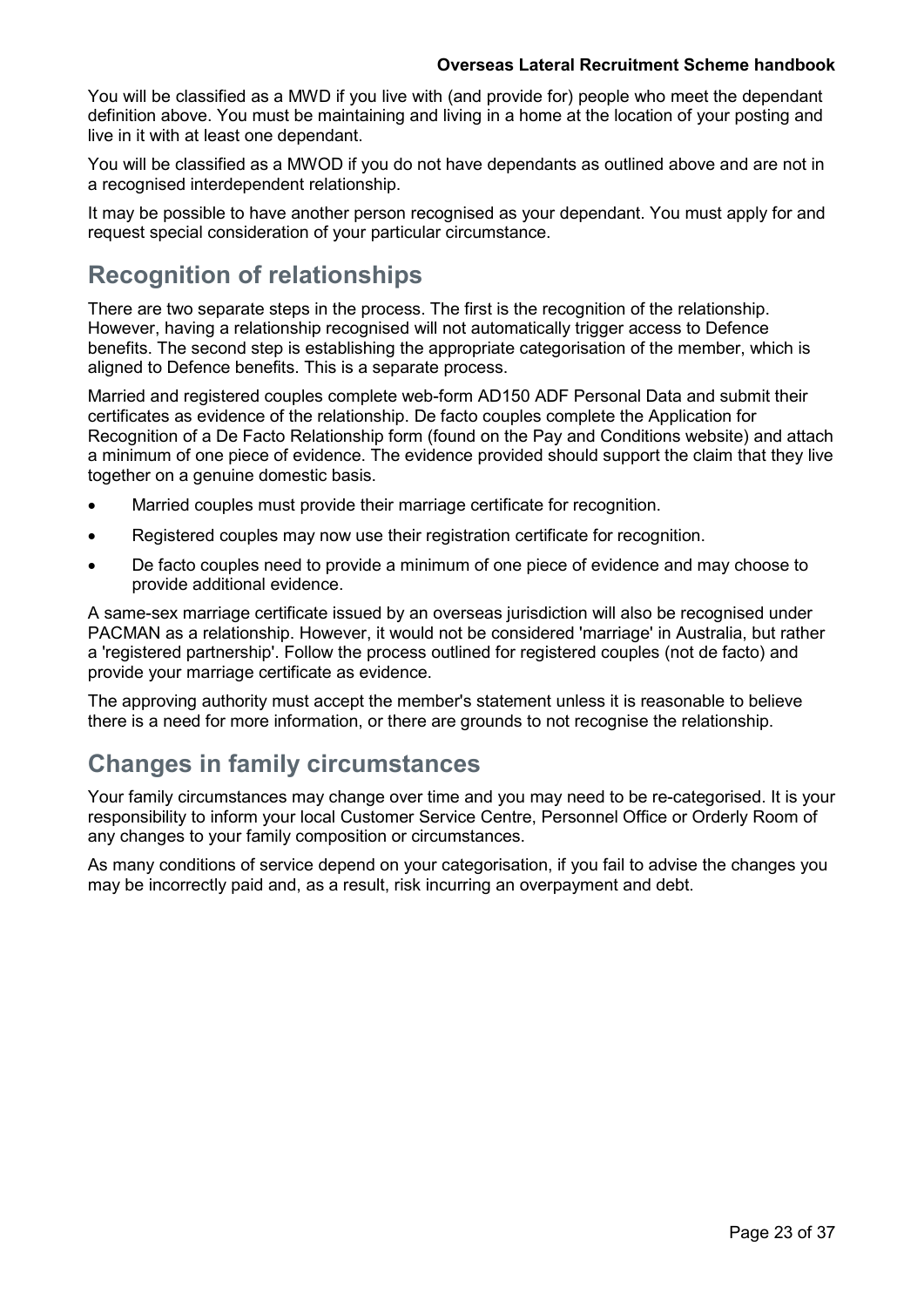## <span id="page-23-0"></span>**Support available**

There is a wide range of support available for ADF members and their families.

### **Social security and health**

As a permanent resident of Australia you will be able to access [Services Australia](https://www.servicesaustralia.gov.au/) which delivers a range of social and health related payments and services to the Australian community including support for families, childcare, job seekers, people with a disability and migrants.

Australia also has a national, tax-funded health scheme called [Medicare.](http://www.humanservices.gov.au/customer/subjects/medicare-services) Medicare provides access to medical and hospital services for all Australian residents and certain categories of visitors to Australia. Once permanent residency is established, a partner (if applicable) of an ADF member must apply for a Medicare card for themselves and their dependants.

The ADF member is covered by the medical and dental system as part of the conditions of service.

### **National ADF Family Health program**

The national ADF Family Health program is available to all ADF recognised dependants, irrespective of location. The program offers access to free basic health care for recognised dependants of ADF members. Families can be reimbursed for visits to a general practitioner, all Medicare-recognised services, and a range of allied health care services such as dental care, optometry and physiotherapy. For more information or to download application forms, [visit the](http://www.defence.gov.au/Health/SHC/DependantHealthcare/) National ADF Family Health Program [website.](http://www.defence.gov.au/Health/SHC/DependantHealthcare/)

[Defence Member and Family Support](http://www.defence.gov.au/dco/) (DMFS) offers a broad range of programs and services to assist Defence families make the most of the opportunities and challenges that come with the military way of life. You should become familiar with and utilise the services DMFS offers you and your family.

ADF members and their families can receive support from a social worker or family liaison officer, as well as assistance for dependants with special needs, crisis and emergency assistance, education support for children and assistance for members leaving the ADF. DMFS can also link families to community groups and local services.

DMFS also provides assistance with partners' education and employment. The Partner Education and Employment Program (PEEP) is designed to assist partners to gain employment. Partners of ADF members are able to apply for assistance under this program once the minimum four years service (either in a foreign defence force or combined with service in the ADF) is met.

For support, help, or advice at any time, the Defence Family Helpline operates on a 24 hour 7 days a week basis and is staffed by qualified human services professionals, including social workers and psychologists.

For more information on services and programs visit the [DMFS website](http://www.defence.gov.au/members-families) or contact the Defence Member and Family Helpline, **1800 624 608,** or email [MemberAndFamilyHelpline@defence.gov.au.](mailto:MemberAndFamilyHelpline@defence.gov.au)

DMFS is also on [Facebook, Instagram](http://www.facebook.com/DefenceMemberFamilySupport) and Twitter, "Like" the page to keep up to date with news and events for ADF members and their families.

### **Dependants with special needs**

To have your family recognised by Defence as having a dependant with special needs, you will need to undertake a recognition process. You can call the Defence Member and Family Helpline on 1800 624 608 for more information and support. The Defence Special Needs Support Group (DSNSG) provides support to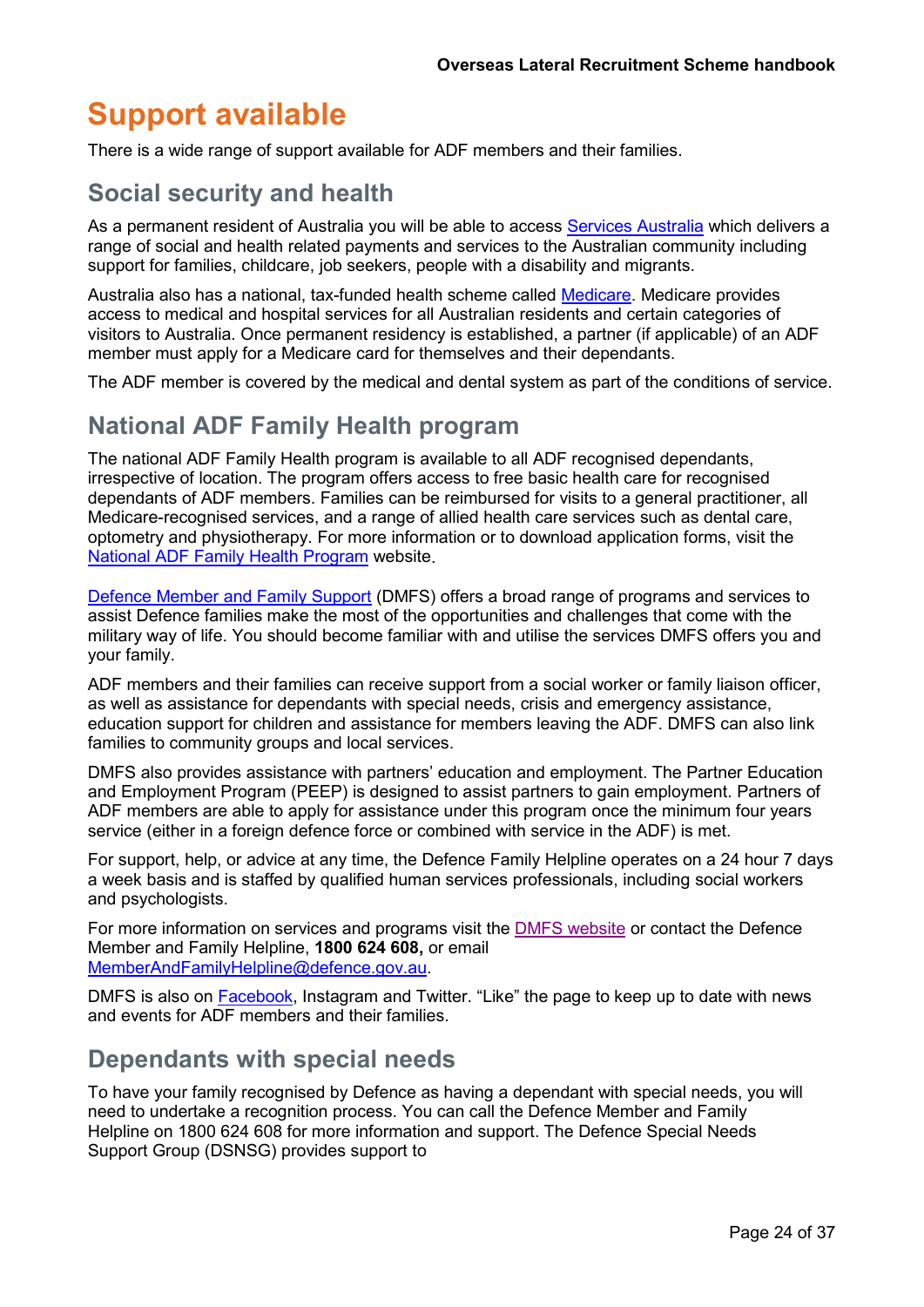#### **Overseas Lateral Recruitment Scheme handbook**

families who have a dependant with special needs. You can establish contact by email [national.coordinator@dsng.org.au](mailto:national.coordinator@dsng.org.au) or visit [DSNSG](http://dsnsg.org.au/) for further information.

### **Financial matters**

You should consult the ADF Financial Services Consumer Council publication ['You and Your](http://adfconsumer.gov.au/adf_publication/transferring-to-the-australian-defence-force-from-overseas/) [Money in Australia'](http://adfconsumer.gov.au/adf_publication/transferring-to-the-australian-defence-force-from-overseas/) to ensure that you have an understanding of your general obligations and entitlements regarding your financial matters. The publication contains very useful information on citizenship, tax, health care, retirement benefits, insurance, banking, housing, buying a car, social security, child support, foreign country pension schemes, universities, wills and estates, powers of attorney and more. Visit the ADF Financial Services Consumer Council – [Transferring to the ADF](http://adfconsumer.gov.au/adf_publication/transferring-to-the-australian-defence-force-from-overseas/) [from Overseas](http://adfconsumer.gov.au/adf_publication/transferring-to-the-australian-defence-force-from-overseas/) for more information.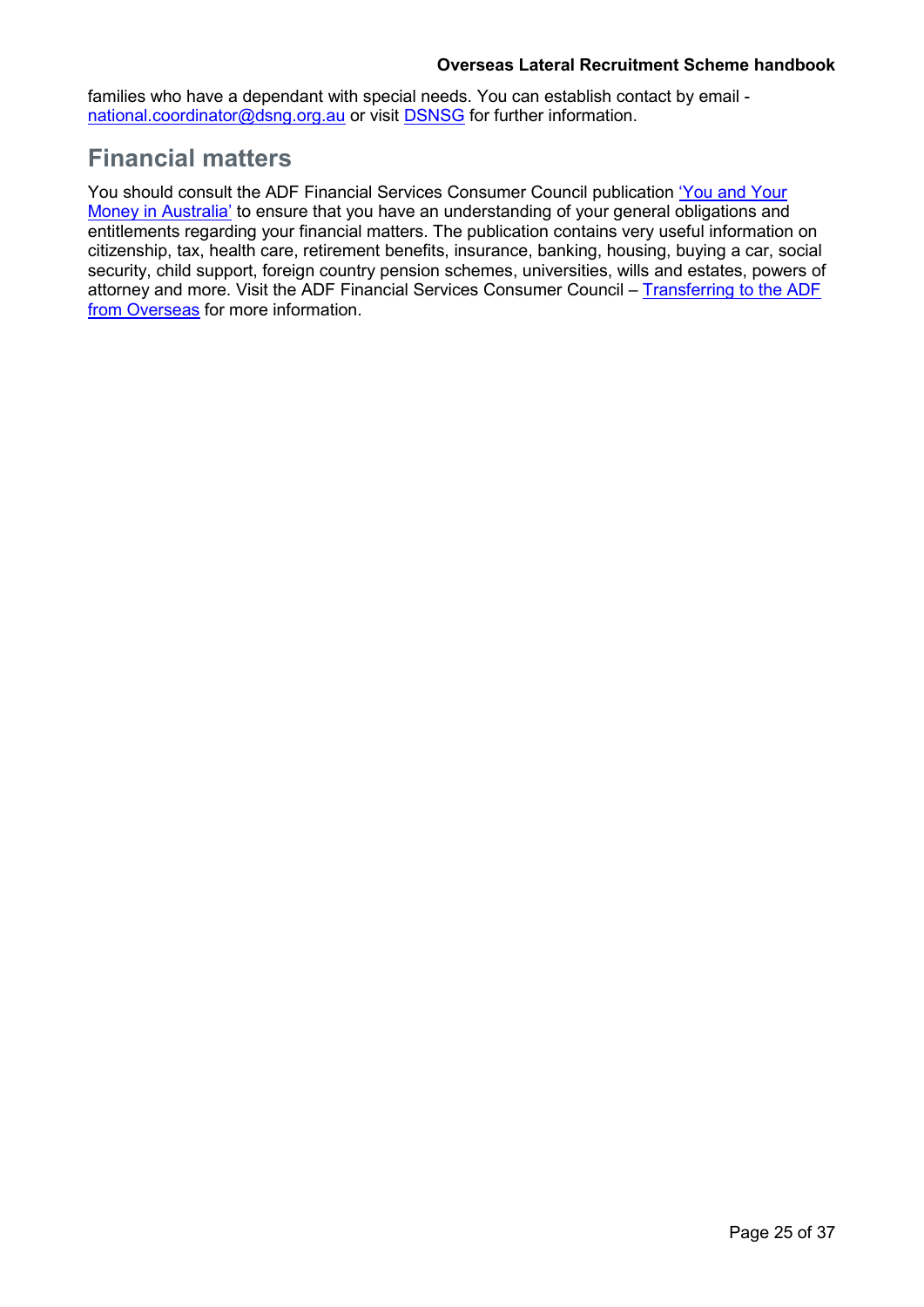## <span id="page-25-0"></span>**Life in Australia**

This section of the Handbook is designed to provide a starting point to help you familiarise yourself with the Australian way of life. You should conduct your own research.

### **About Australia**

Australia's population is concentrated along the coast from Adelaide in South Australia to Cairns in Queensland, with a smaller concentration around Perth in Western Australia. The centre of Australia is sparsely populated and is mostly a desert environment.

Australia experiences extremes in weather conditions with temperatures ranging from maximums of over 40 degrees Celsius (104 degrees Fahrenheit) in the central desert regions to below freezing in the higher regions of the south-east. In some areas, these weather extremes can be experienced on a single day.

The cost of food items, goods and services, accommodation and other costs of living in Australia may vary significantly from city to city. Distances in Australia are vast and often underestimated, and the cost of fuel will be one of your biggest expenses if you plan on touring the country.

For more information, see [About Australia.](http://www.australia.gov.au/about-australia)

### **Financial matters**

You should consult the ADF Financial Services Consumer Council publication ['You and Your](http://adfconsumer.gov.au/adf_publication/transferring-to-the-australian-defence-force-from-overseas/) [Money in Australia'](http://adfconsumer.gov.au/adf_publication/transferring-to-the-australian-defence-force-from-overseas/) to ensure that you have an understanding of your general obligations and entitlements regarding your financial matters. The publication contains very useful information on citizenship, tax, health care, retirement benefits, insurance, banking, housing, buying a car, social security, child support payments, foreign country pension schemes, universities, wills and estates, powers of attorney and more. Visit the ADF Financial Services Consumer Council – [Transferring to](http://adfconsumer.gov.au/adf_publication/transferring-to-the-australian-defence-force-from-overseas/) [the ADF from Overseas](http://adfconsumer.gov.au/adf_publication/transferring-to-the-australian-defence-force-from-overseas/) for more information.

### **Transfer of money to Australia**

It may take some time to access money transferred for more significant purchases (for example, to buy a car or a home). Check with your current financial institution in your home country to determine how to transfer money from one institution to another, and how long it will take.

Before your arrival in Australia, it is highly recommended that you open an Australian bank account. You should research whether the institution exists in Australia or consider finding reciprocal institutions.

Credit cards can also be used to access cash advances or withdrawals 'over the counter' at banks and from many Automated Teller Machines (ATMs), depending on the card. Note that cash advances on credit cards may incur immediate interest charges. Cards such as Diners Club and American Express are not as widely accepted and in some cases, not accepted at all.

Foreign currencies or cash can be readily accessed at any bank or exchange bureau. Traveller's cheques generally attract a better exchange rate than cash, although some banks may impose a commission. Some [Australia Post](http://australiapost.com.au/) outlets also exchange money.

### **Tax**

To ensure that you are taxed correctly, you must apply for an Australian Tax File Number (TFN) as soon as you arrive in Australia. Information about taxation can be found at the [Australian](https://www.ato.gov.au/) [Government Taxation Office](https://www.ato.gov.au/) (ATO).

After you have arrived in Australia, it is recommended that you get financial advice so you can make informed decisions on all your financial matters. You will need to ensure that you have all the available information to in order to report the correct declarable income amounts in Australia.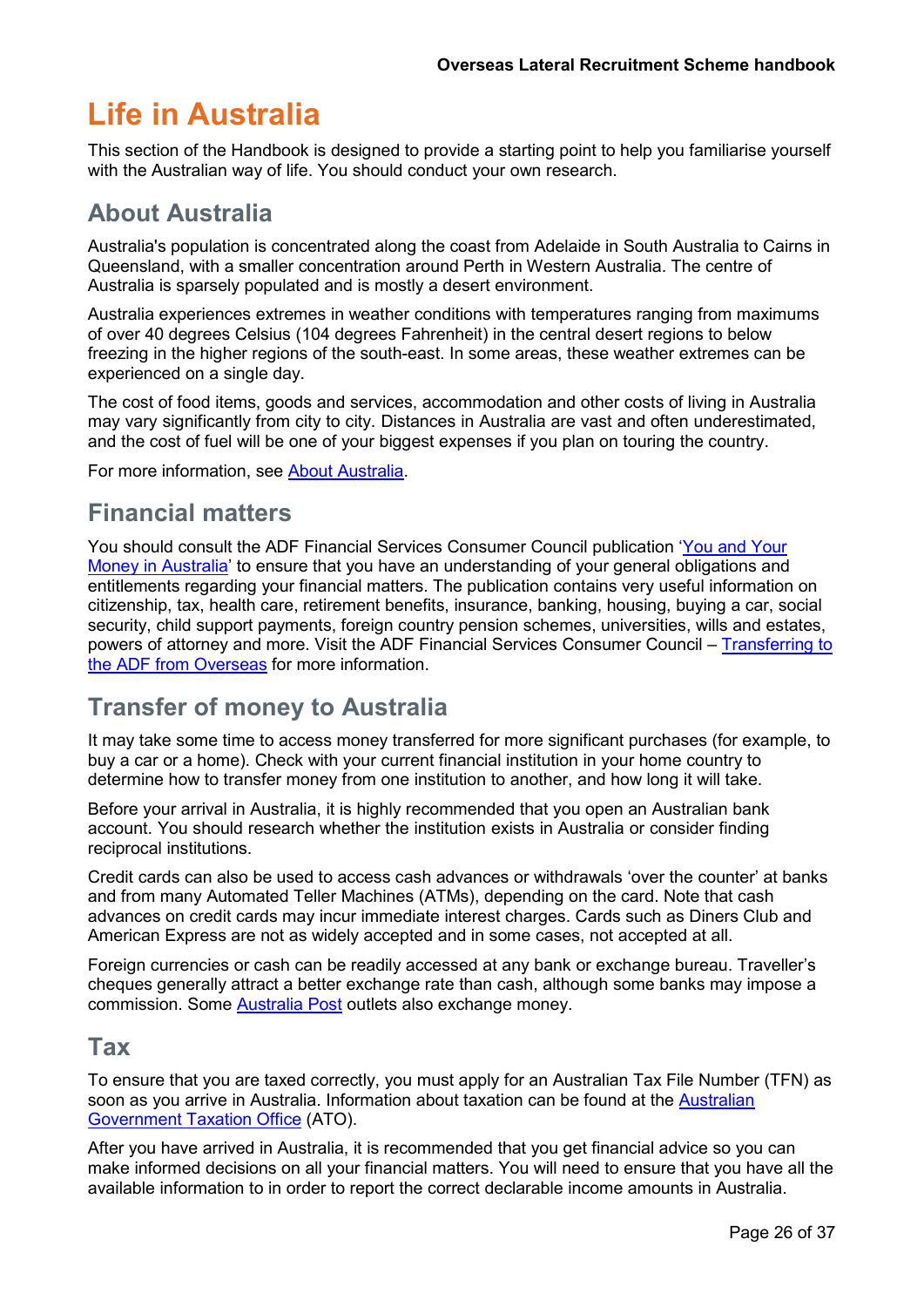Failure to declare the correct assessable income to the ATO may result overpayments and a debt and the possibility of heavy fines being imposed.

The majority of goods and services include a Goods and Services Tax (GST). The rate of GST is currently 10 per cent of the value of a product or service. The GST is recorded on all tax invoices (receipts) and should appear on any quotes you may seek. If it is not shown, it will be included in the cost, but you should ensure that you know how much you will be paying in total. Some goods and services do not attract the GST.

### **Driving with an overseas licence**

A person who is intending to become a permanent resident must get an Australian drivers licence three months after arrival in Australia. In the interim, their current foreign licence will apply. If the licence is not in English, a translation is required which must be carried while driving.

The Australian Government link to [Registration and Licences](http://www.australia.gov.au/information-and-services/transport-and-regional/registration-and-licences) will provide the relevant information about the state or territory legislation and requirements including how long you can drive using your foreign licence, and when you must apply for an Australian state or territory licence.

## **Proof of identity**

Ensure that you bring government-issued identity documents for all members of the family including original birth certificates, passports, marriage certificates and name change documentation. These will be required for many applications you may need to make, such as opening a bank account, obtaining a driver's licence, utilities in your home, purchasing mobile phone cards and internet connection.

### **Phone and internet access**

For international calls, you should investigate the best options available at the time of setting up your home. Some telephone/mobile service providers will offer international call rates. Some internet service providers also offer competitive rates for international calls.

Landline or wireless internet access set-up is offered by the majority of service providers in Australia. Wireless is very quick to establish, while landline (to your home, using the land phone network) takes longer depending on your home locality. There is a good range of service providers to choose from and most are easily accessible in supermarkets, electrical goods retailers, post offices or telephone retailers.

It is also possible to sign up for wireless internet access from a number of service providers (eliminating the need for a land line). Increasingly shopping centres, cinemas and restaurants provide free access to Wi-Fi.

While awaiting the arrival of your personal computer equipment, you may choose to access the internet through an internet café commonly in shopping centres in major cities. Smart phones enabled for use in Australia are also available from all major outlets. There are several service providers with varying levels of service who can provide more details on price and accessibility to suit your requirements.

### **Power supply**

In Australia, the mains voltage is 230V 50HZ. Recruits from Europe should not need a voltage converter. Exceptions are Japan, USA and Canada which use 100/120V 50/60HZ.

If your country of origin does not use appliances within the 230V 50Hz mains voltage range, you may need to purchase a voltage converter. This will transform the voltage from the power outlet into one of your appliances. You will also need a power adapter (see example below).

Some appliances run on a variety of mains voltages. Your appliance should be marked with this information or mentioned in the product's instruction booklet.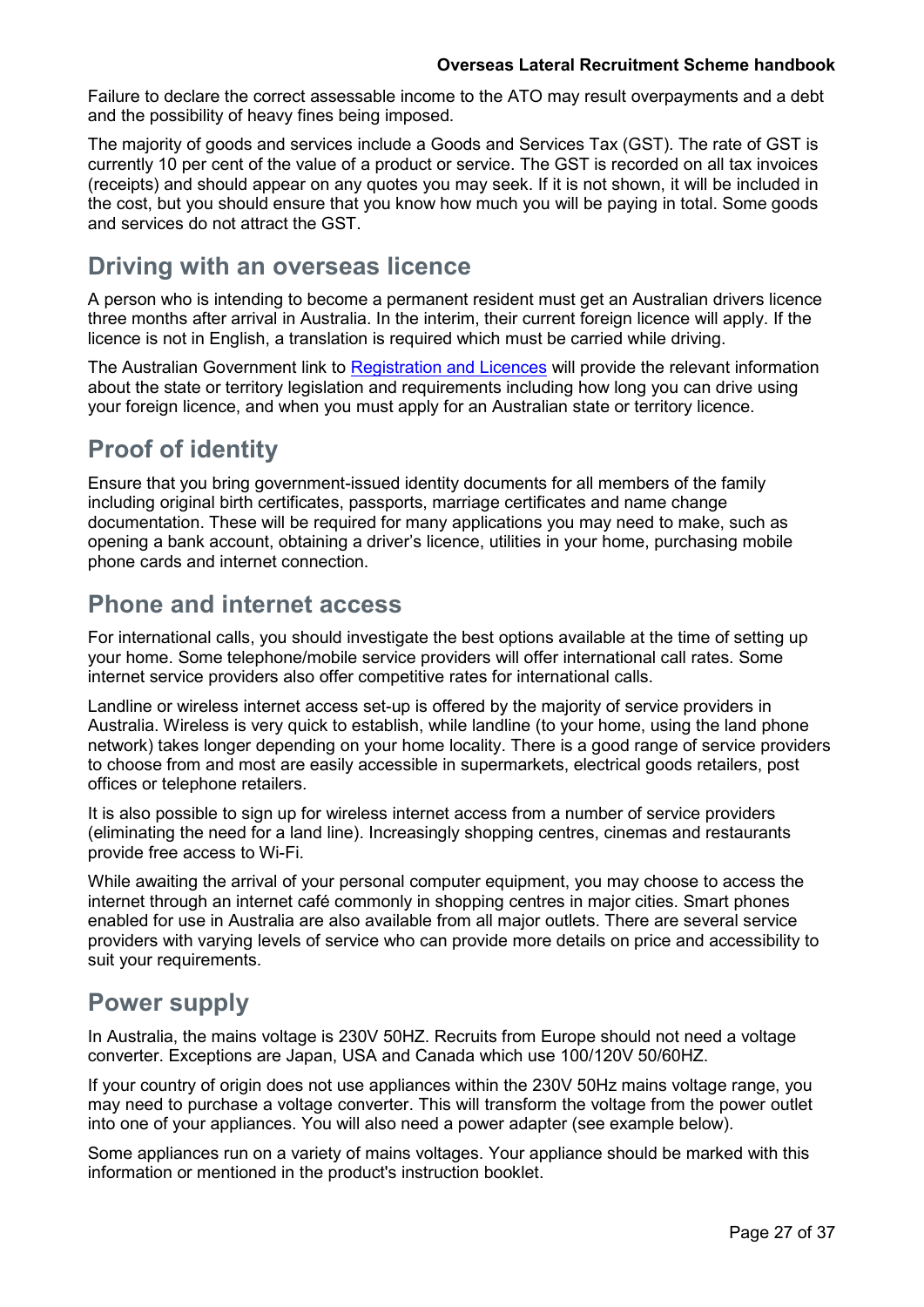#### **Overseas Lateral Recruitment Scheme handbook**







USA Europe UK

If your country of origin does use the same mains voltage as Australia, you will need a power adapter. This enables you to plug your appliances into the power sockets in Australia, which have two flat metal pins fitted diagonally, some may contain a third flat pin (earth pin) in the centre. Voltage converters or power adapters are not required if New Zealand is your country of origin.





UK to AUS power adapter **Australian outlet and power cord**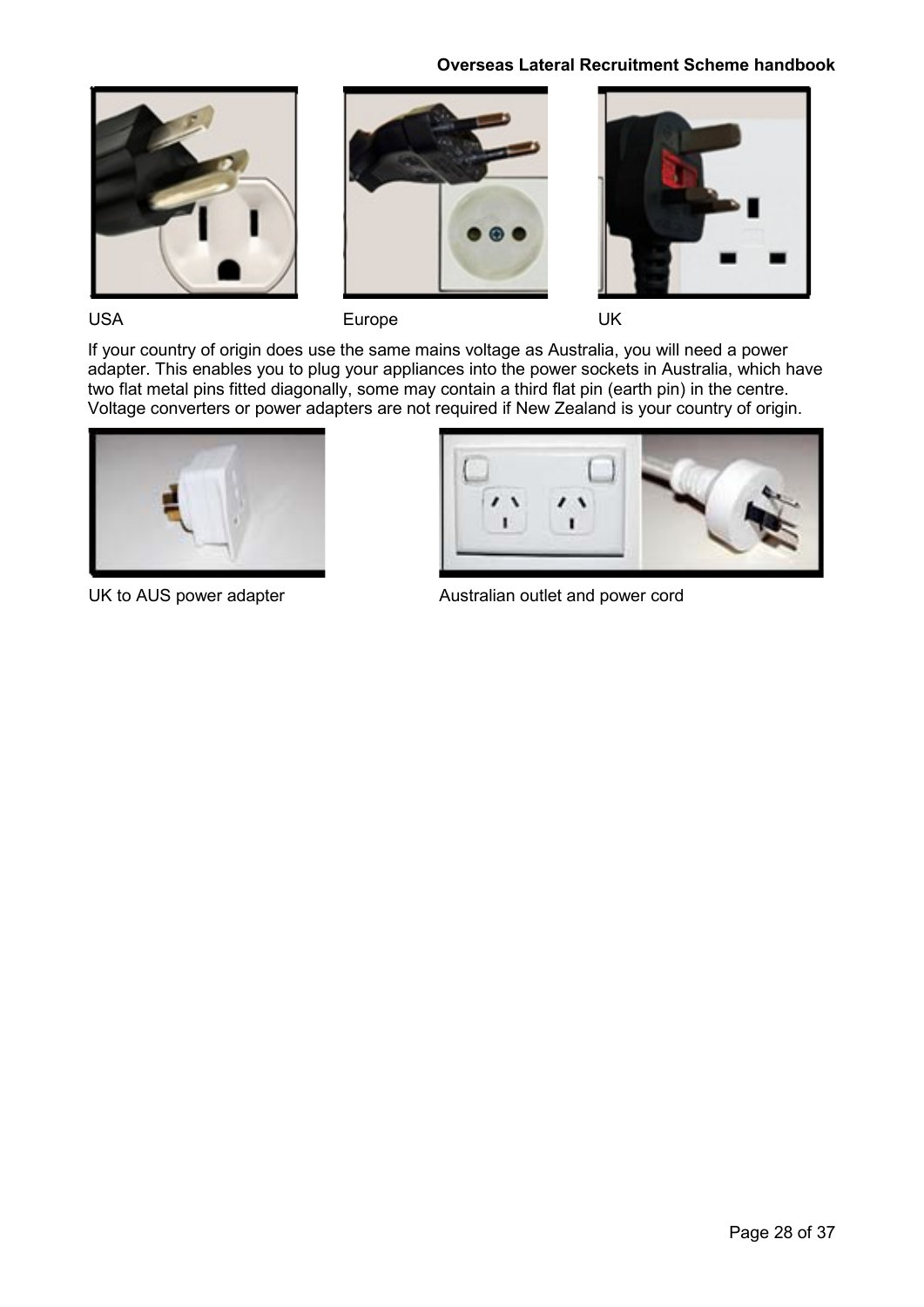## <span id="page-28-0"></span>**About Australia**

Australia is a large continent and the largest island in the world. There are seven states and territories, each with a capital city. Australia spans some 4039 kilometres or 2510 miles from the western most capital city of Perth, Western Australia, to Sydney, the capital of New South Wales.

Australia/Europe

Australia/British Isles

Australia/United States



The above representative overlays will give you an indication of the size of Australia. (source: *[Geoscience Australia](http://www.ga.gov.au/scientific-topics/national-location-information/dimensions/australias-size-compared)*):

Australia has six states: New South Wales (NSW), Victoria (VIC), Tasmania (TAS), Queensland (QLD), South Australia (SA), and Western Australia (WA) and two Territories: the Australian Capital Territory (ACT) and the Northern Territory (NT). Each of these has varied climates with Tasmania being the coolest and the northern regions the warmest and most humid (being closer to the equator).

[Australia's population](http://www.abs.gov.au/ausstats/abs%40.nsf/94713ad445ff1425ca25682000192af2/1647509ef7e25faaca2568a900154b63?OpenDocument) is approximately 24 million people (February 2016). The most populous states are New South Wales, Victoria and Queensland with their respective capitals, Sydney, Melbourne and Brisbane being the largest cities in Australia.

### **Australian history**

Australia's first inhabitants, the [Aboriginal people,](http://www.australia.gov.au/about-australia/australian-stories/indigenous-arts-culture-and-heritage) are believed to have migrated to Australia from Asia between 50,000 and 60,000 years ago.

While Captain James Cook is credited with the European discovery of Australia in 1770, a Portuguese party may have possibly first sighted the continent and the Dutch are also known to have explored the north-west coastal regions in the 1640s.

The [first arrival of Europeans in Australia](http://www.australia.gov.au/about-australia/australian-story/european-discovery-and-colonisation) was in January 1788, when the First Fleet sailed into Botany Bay under the command of Captain Arthur Phillip. Originally established as a penal colony, by the 1830s the number of free settlers had increased. Transportation of [convicts](http://www.australia.gov.au/about-australia/australian-story/convicts-and-the-british-colonies) to the eastern colonies was abolished in 1852 and to the western colonies in 1868.

### **Australia's capital**

Canberra, with a population of approximately 320,000 is the nation's capital and is located in the ACT (geographically within NSW). It is approximately halfway between the capital cities of Melbourne and Sydney. There is a significant Commonwealth Australian Public Service (including Defence) presence in Canberra. It is a purpose-built city based on public service, similar to other Government cities such as Ottawa, Washington and Wellington. While Canberra is the capital of Australia, it is considered a 'regional' town. Its main industry is in the services sector.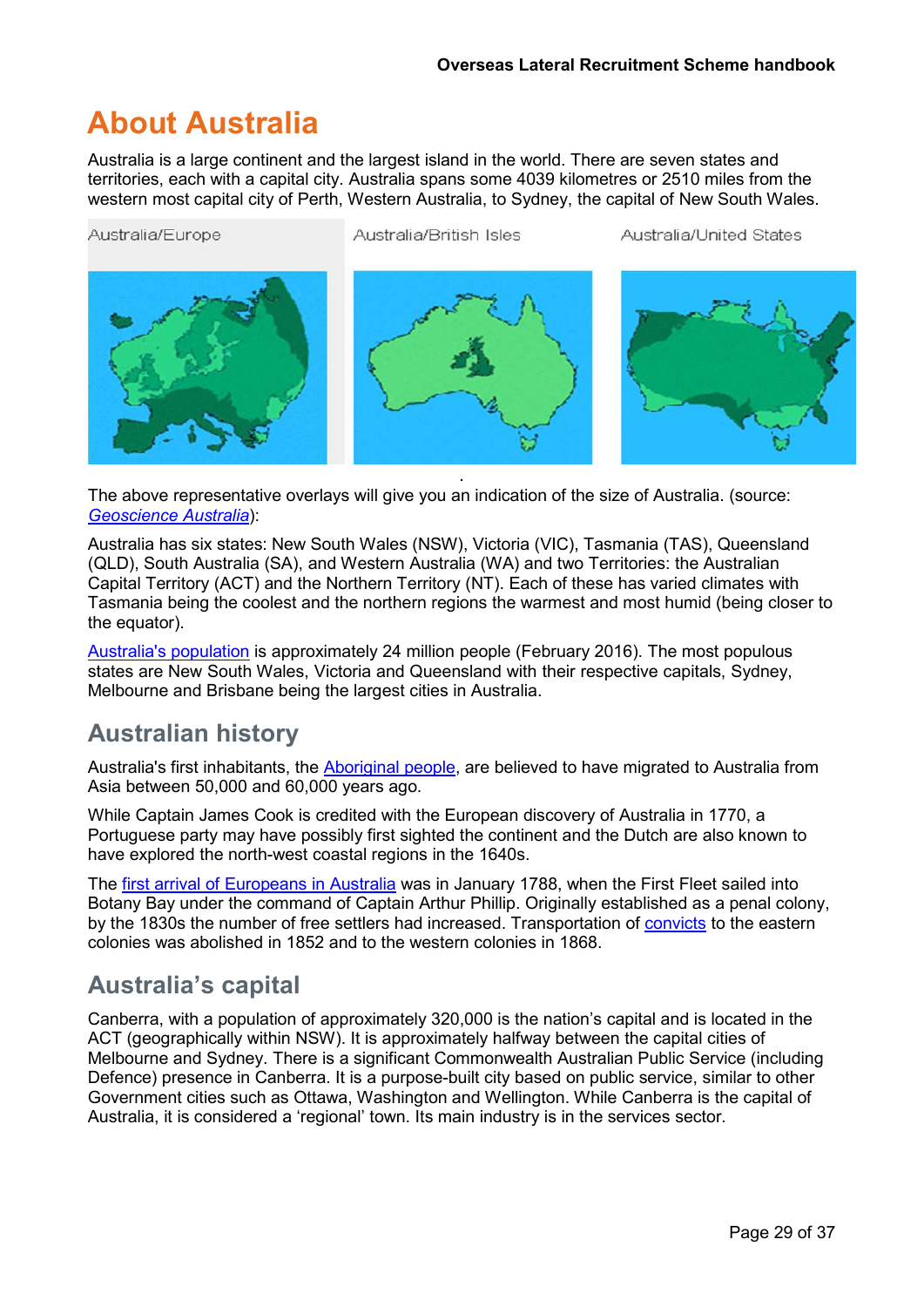### **System of Government**

Australia follows the Westminster system of government and legal system inherited from the British. There are two main political parties and a number of minor parties, which make up the [Commonwealth Parliament.](http://www.aph.gov.au/About_Parliament/Work_of_the_Parliament/Forming_and_Governing_a_Nation/parl) Reflecting its status as a Federation, each state and territory has its own [government.](http://www.australia.gov.au/about-australia/our-government/state-and-territory-government)

## **Australia's national flag**

Australia's national flag resulted from a design competition held on 29 April 1901. The flag has the Union Jack (Great Britain's flag), the Southern Cross and the Commonwealth star – a combination of stars and crosses. Each symbol on the flag has significance. The stars of the Southern Cross represent Australia's geographical position in the southern hemisphere. The Commonwealth star beneath the union jack symbolises the federation of states and territories, and the crosses reflect the principles on which the nation is based – namely, parliamentary democracy, rule of the Law and freedom of speech.



### **Weather**

Australia experiences extremes in weather conditions with temperatures ranging from maximums of over 40 degrees Celsius (104 Degrees Fahrenheit) in the central desert regions to below freezing in the higher regions of the southeast. In some areas, these weather extremes can be experienced on a single day.

From its northern most point of Cape York, Queensland to the southern tip of Tasmania, Australia experiences almost every climatic condition encountered elsewhere in the world, along with some that are unique. Australia often experiences long, hot and dry summers. The coastal regions experience more temperate weather patterns whereas inland Australia experiences a dry heat throughout the summer months and cold and dry in the winter months with drought affected inland areas common.

Snow falls on the higher mountains located in the south east of the continent with skiing in NSW and Victoria and some smaller resorts in Tasmania. Sub-zero temperatures are rarely experienced in Australia but do occur in places such as Canberra and some inland country townships for short periods during the winter months of July through to September. The following map gives an indication of the weather zones.

Southern Australia generally experiences four seasons (summer, autumn, winter and spring), whereas northern Australia experiences monsoonal weather patterns with very high humidity and heavy downpours of coastal rain for approximately five months of the year (generally December through to May). This is followed by a dry season with humidity at its lowest and the temperature averaging a comfortable 25 degrees Celsius (77 degrees Fahrenheit).

Darwin and Cairns during the dry season (winter), experience day time temperatures averaging around 25 degrees Celsius (77 degrees Fahrenheit) with night temperatures dropping briefly to around 15 degrees Celsius (59 degrees Fahrenheit) with very low humidity for a short period of the year. Conversely, the 'wet season' (summer) is generally hot and very humid with daily rainfall for up to five months of the year. The red area on the map above is also prone to extreme weather events such as cyclones (similar to hurricanes).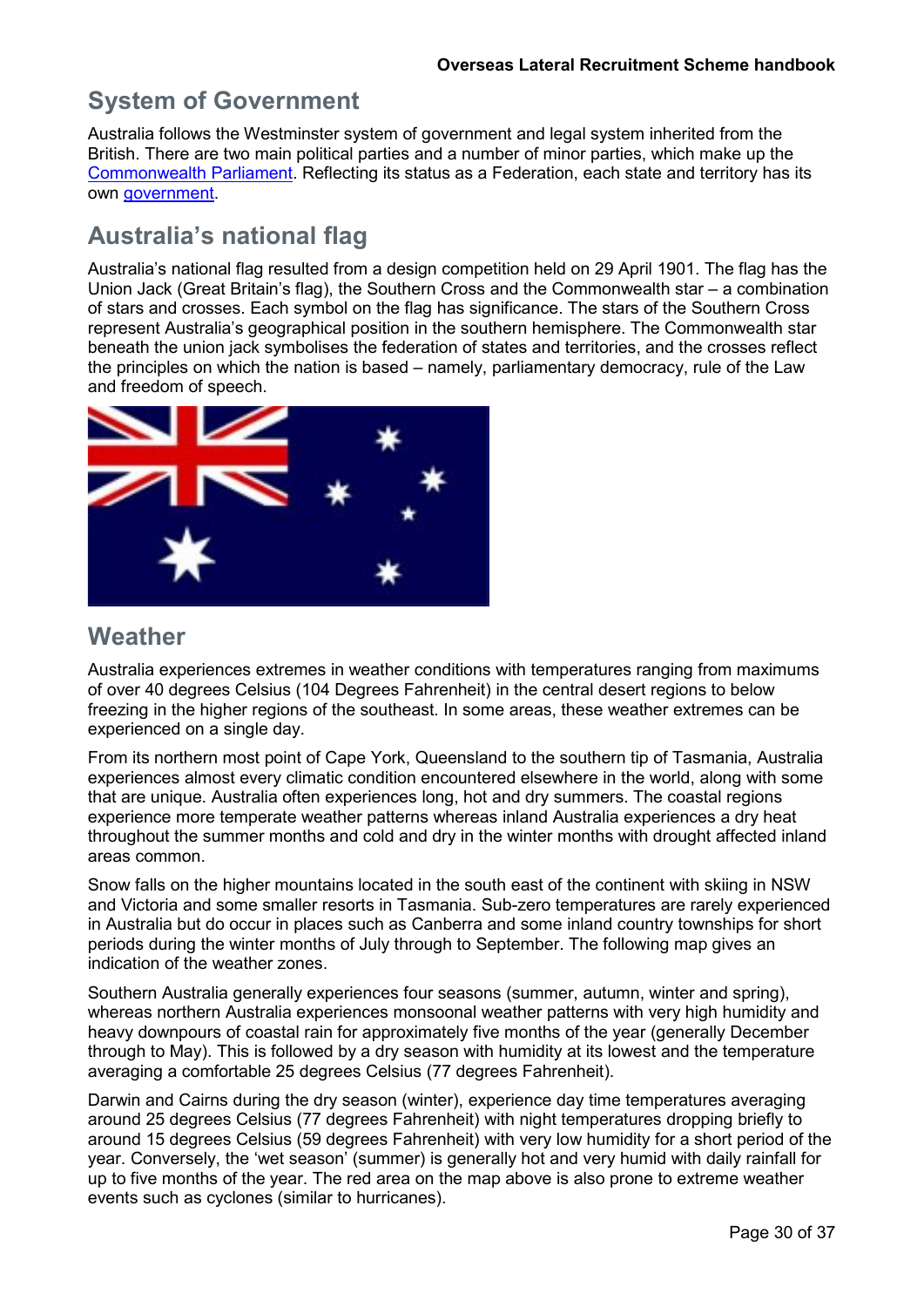

The southern states experience more temperate weather patterns and during the winter months; temperatures rarely go below sub-zero in the southern most parts of Australia except for the mountains and the townships nearby, where ski resorts operates during the winter months. The ski season can extend into late September, with snow continuing to fall into October.

For more information about Australia's climate, see [Australian Government Geoscience Australia.](http://www.ga.gov.au/about)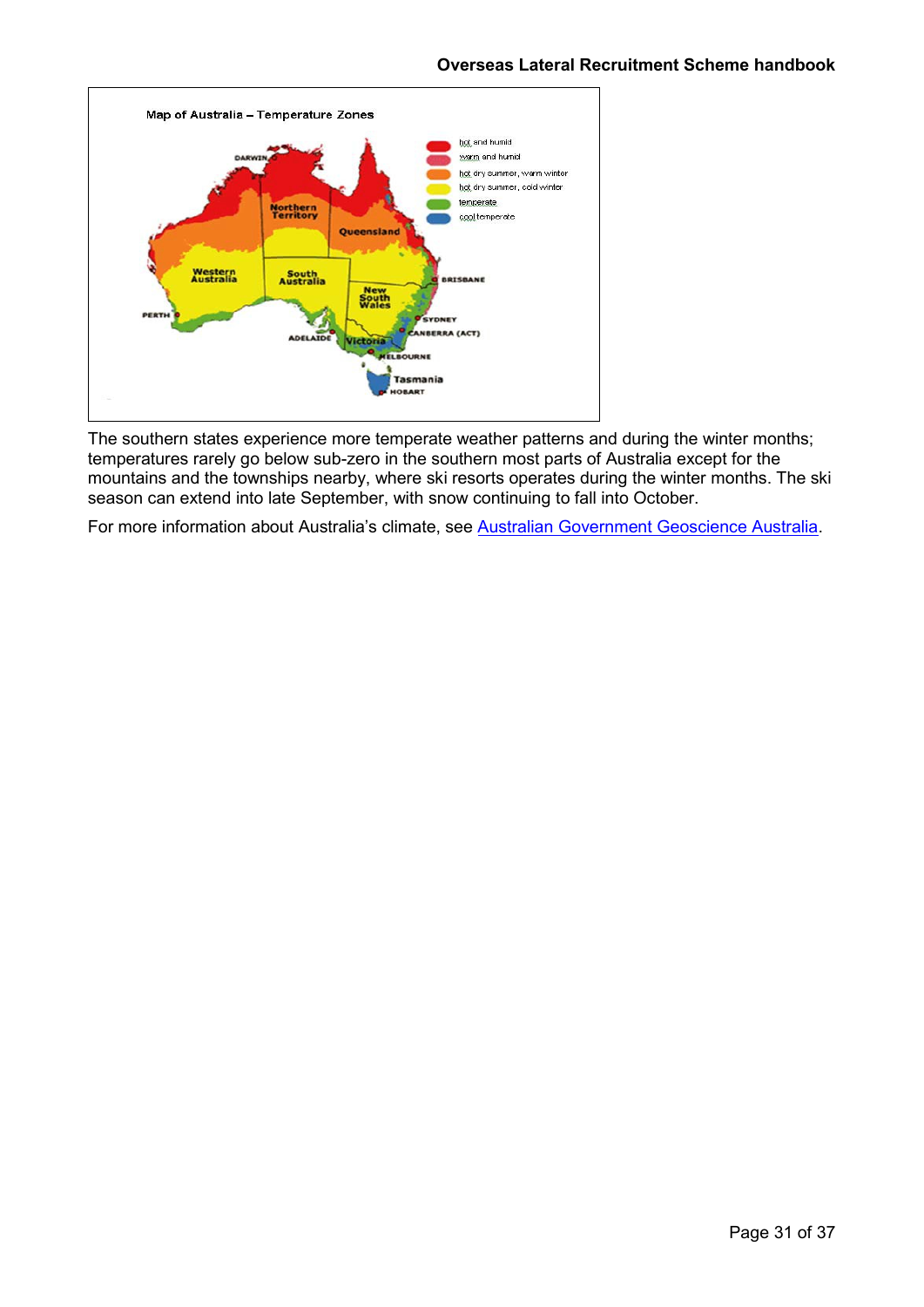## <span id="page-31-0"></span>**Useful links**

### **Defence contacts**

| Royal Australian Navy                          | www.defencejobs.gov.au/recruitment-centre/can-i-<br>join/citizenship/navy/     |
|------------------------------------------------|--------------------------------------------------------------------------------|
| Australian Regular Army                        | www.defencejobs.gov.au/recruitment-centre/can-i-<br>join/citizenship/army/     |
| Royal Australian Air Force                     | www.defencejobs.gov.au/recruitment-centre/can-i-<br>join/citizenship/airforce/ |
| Australian Department of<br>Defence            | www.defence.gov.au                                                             |
| Defence Member and<br><b>Family Support</b>    | www.defence.gov.au/member-families                                             |
| Defence Housing Authority                      | www.dha.gov.au                                                                 |
| Defence Families Australia                     | www.dfa.org.au                                                                 |
| <b>Military Superannuation</b>                 | www.militarysuper.gov.au                                                       |
| Defence Special Needs<br><b>Support Group</b>  | <u>www.dsnsg.org.au</u>                                                        |
| <b>ADF Family Health</b>                       | www.defence.gov.au/Health/SHC/DependantHealthcare/                             |
| Defence Childcare Centres<br>(fee for service) | www.defence.gov.au/member-families                                             |

## **Consulate and embassy contacts**

NSW 2000

Ph: 02 8256 2000

| <b>British High Commission</b><br>Commonwealth Avenue<br>Canberra ACT 2600<br>Ph: 02 6270 6666                                                | <b>British High Commission Canberra - GOV.UK</b> |
|-----------------------------------------------------------------------------------------------------------------------------------------------|--------------------------------------------------|
| <b>British Consulate Melbourne</b><br>Level 17, 90 Collins Street,<br>Melbourne Vic 3000<br>Ph: 03 9652 1600                                  | www.consulate-melbourne.com/british.html         |
| British Consulate-General, Sydney<br>The Gateway, Level UK (16),<br>1 Macquarie Place,<br>Sydney, NSW 2000<br>Ph: 02 9247 7521                | bcgsyd1@uk.emb.gov.au                            |
| United States Consulate General - Sydney<br>(Services for ACT, NSW and QLD)<br>Level 10, MLC Centre<br>19-29 Martin Place<br>Sydney, NSW 2000 | sydney.usconsulate.gov/                          |
| Consulate General of New Zealand<br>Level 10-55 Hunter street, Sydney                                                                         | www.nzembassy.com                                |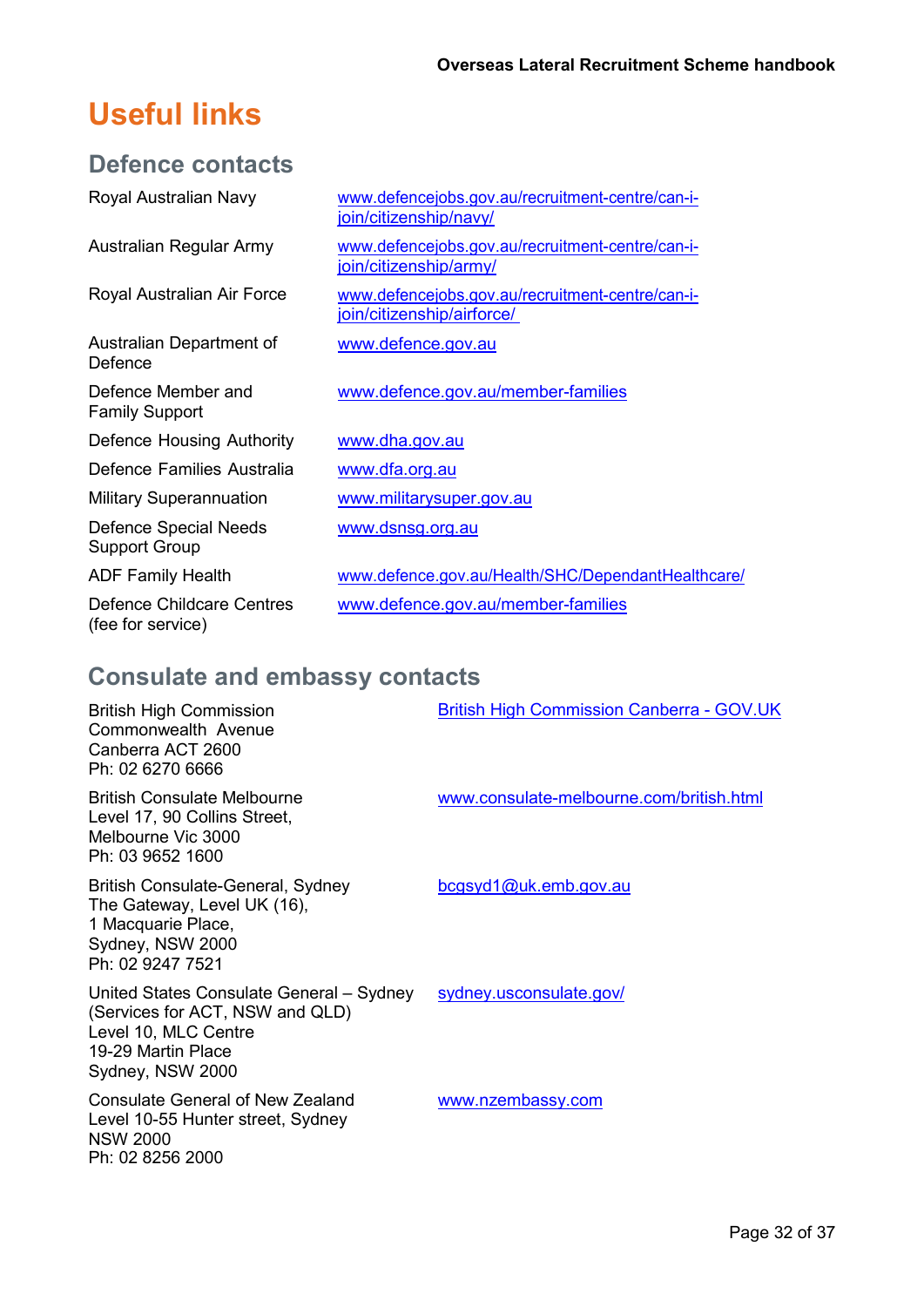### **State or territory government websites**

| New South Wales                     | www.nsw.gov.au |
|-------------------------------------|----------------|
| Victoria                            | www.vic.gov.au |
| Queensland                          | www.gld.gov.au |
| South Australia                     | www.sa.gov.au  |
| Western Australia                   | www.wa.gov.au  |
| Tasmania                            | www.tas.gov.au |
| <b>Northern Territory</b>           | www.nt.gov.au  |
| <b>Australian Capital Territory</b> | www.act.gov.au |

### **Government agencies and services**

| Department of Immigration<br>and Border Protection | www.border.gov.au/                                                                                 |
|----------------------------------------------------|----------------------------------------------------------------------------------------------------|
| Medicare - Health Insurance<br>in Australia        | www.medicare.gov.au                                                                                |
| Vehicle Registration and<br>Licences               | www.australia.gov.au/information-and-services/transport-and-<br>regional/registration-and-licences |
| Department of Human<br><b>Services</b>             | www.humanservices.gov.au/                                                                          |
| Medicare                                           | www.humanservices.gov.au/customer/subjects/medicare-<br><b>services</b>                            |

## **Public transport**

### **Sydney**

Sydney Trip planner [www.transportnsw.info/](http://www.transportnsw.info/) NSW state transit bus services [www.sydneybuses.info](http://www.sydneybuses.info/)

**Brisbane**

Brisbane Journey Planner in the state of p.translink.com.au/

Melbourne

**Adelaide**

About Sydney's public transport [www.cityofsydney.nsw.gov.au/explore/getting](http://www.cityofsydney.nsw.gov.au/explore/getting-around/public-transport)[around/public-transport](http://www.cityofsydney.nsw.gov.au/explore/getting-around/public-transport)

About Sydney's transport options [www.discoversydney.com.au/sydney/transport.html](http://www.discoversydney.com.au/sydney/transport.html)

About Brisbane's public transport [www.brisbane.qld.gov.au/traffic-transport/public](http://www.brisbane.qld.gov.au/traffic-transport/public-transport)[transport](http://www.brisbane.qld.gov.au/traffic-transport/public-transport)

About Melbourne's public transport [www.melbourne.vic.gov.au/ParkingTransportandRoa](http://www.melbourne.vic.gov.au/ParkingTransportandRoads/PublicTransport/Pages/PublicTransport.aspx) [ds/PublicTransport/Pages/PublicTransport.aspx](http://www.melbourne.vic.gov.au/ParkingTransportandRoads/PublicTransport/Pages/PublicTransport.aspx)

Melbourne Journey Planner [http://ptv.vic.gov.au/journey#jpsearch%5Baction%5D](http://ptv.vic.gov.au/journey#jpsearch%5Baction%5D%3DshowPlanner) [=showPlanner](http://ptv.vic.gov.au/journey#jpsearch%5Baction%5D%3DshowPlanner)

Adelaide free public transport [www.adelaidecitycouncil.com/explore-the-city/city](http://www.adelaidecitycouncil.com/explore-the-city/city-travelling-transport/public-transport/)[travelling-transport/public-transport/](http://www.adelaidecitycouncil.com/explore-the-city/city-travelling-transport/public-transport/)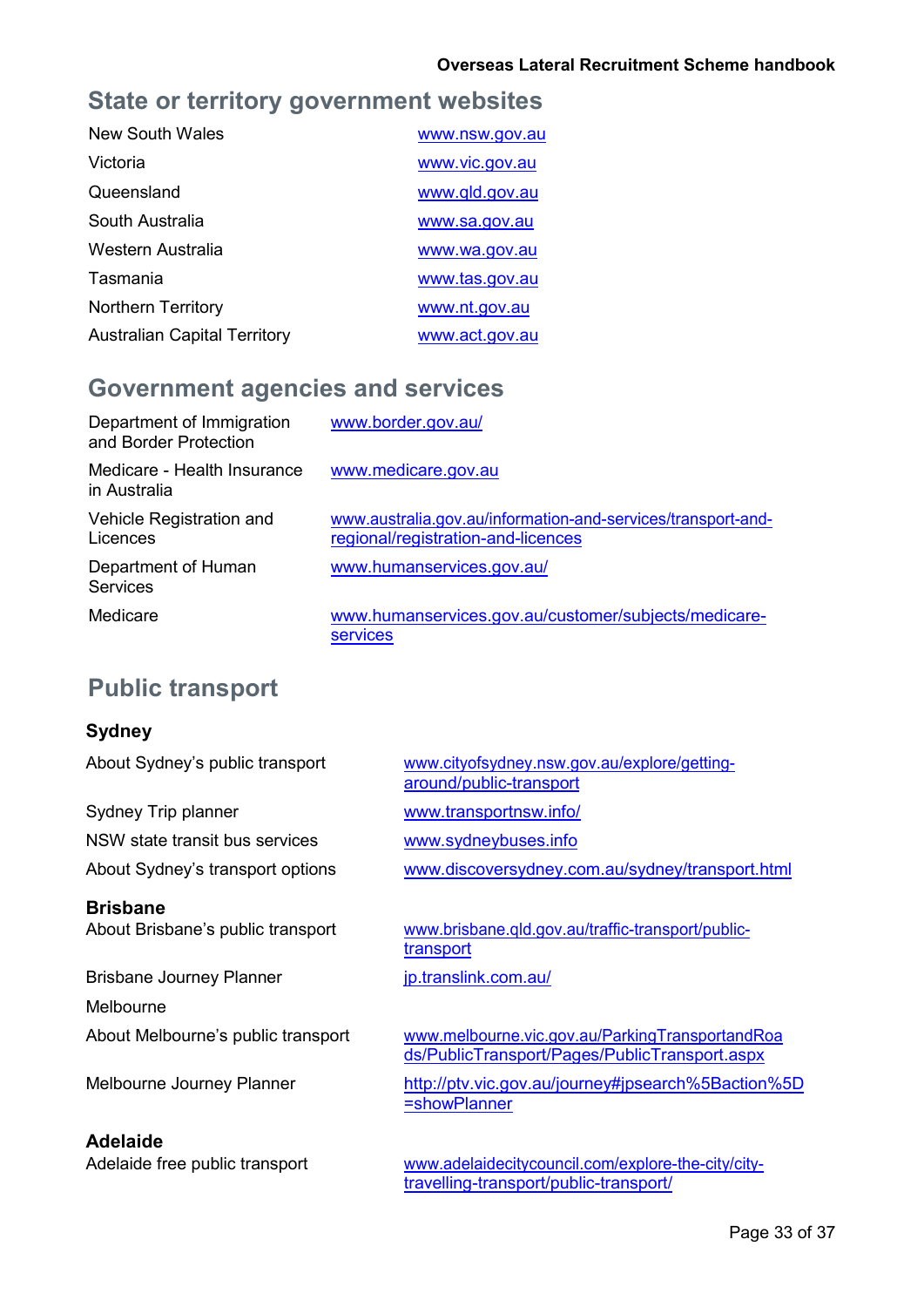#### **Overseas Lateral Recruitment Scheme handbook**

Perth

**Darwin**

**Hobart**

#### Adelaide Journey Planner <https://www.adelaidemetro.com.au/>

About Perth's public transport [http://www.perth.wa.gov.au/our-capital-city/getting](http://www.perth.wa.gov.au/our-capital-city/getting-and-around/public-transport)[and-around/public-transport](http://www.perth.wa.gov.au/our-capital-city/getting-and-around/public-transport)

WA regional rail bookings <https://www.transwa.wa.gov.au/>

Perth Journey planner <http://www.transperth.wa.gov.au/Journey-Planner>

About Darwin's public transport <http://www.transport.nt.gov.au/public/about-us> Darwin Journey Planner <http://www.transport.nt.gov.au/public/journey-planner>

About Hobart's public transport http://www.hobartcity.com.au/Transport/Getting Aro und Hobart/Public Transport Tasmania's Trip Planner <http://www.metrotas.com.au/>

### **Other useful websites**

## General information on Australia Www.travelmate.com.au

**Properties for sale and rent**

[www.gomatilda.com.au](http://www.gomatilda.com.au/) **Online maps** [Whereis® | Maps of Australia, Street Directory,](http://www.whereis.com/) [Driving Directions & Aerial Map](http://www.whereis.com/) [www.domain.com.au](http://www.domain.com.au/) [www.realestate.com.au](http://www.realestate.com.au/)

<http://www.communityguide.com.au/>

[www.allhomes.com.au](http://www.allhomes.com.au/)

#### **International news**

BBC UK (Government broadcaster) CBC News—Canada [www.cbc.ca/news/canada](http://www.cbc.ca/news/canada) CNN USA <http://edition.cnn.com/us> ABC Australia (World news) [www.abc.net.au/news/world](http://www.abc.net.au/news/world)

**Partner employment** Seek [www.seek.com.au](http://www.seek.com.au/) Careerjet **Careerist** WWW.careerjet.com.au

#### **Post office**

directory

**Telephone directory** White Pages—Residential telephone directory Yellow Pages—Business telephone

[www.bbc.co.uk](http://www.bbc.co.uk/) ABC NZ (Government broadcaster) [www.abc.net.au/news/topic/new-zealand](http://www.abc.net.au/news/topic/new-zealand)

Australian Public Service jobs <https://www.apsjobs.gov.au/> [www.auspost.com.au](http://www.auspost.com.au/)

[www.whitepages.com.au](http://www.whitepages.com.au/)

[www.yellowpages.com.au](http://www.yellowpages.com.au/)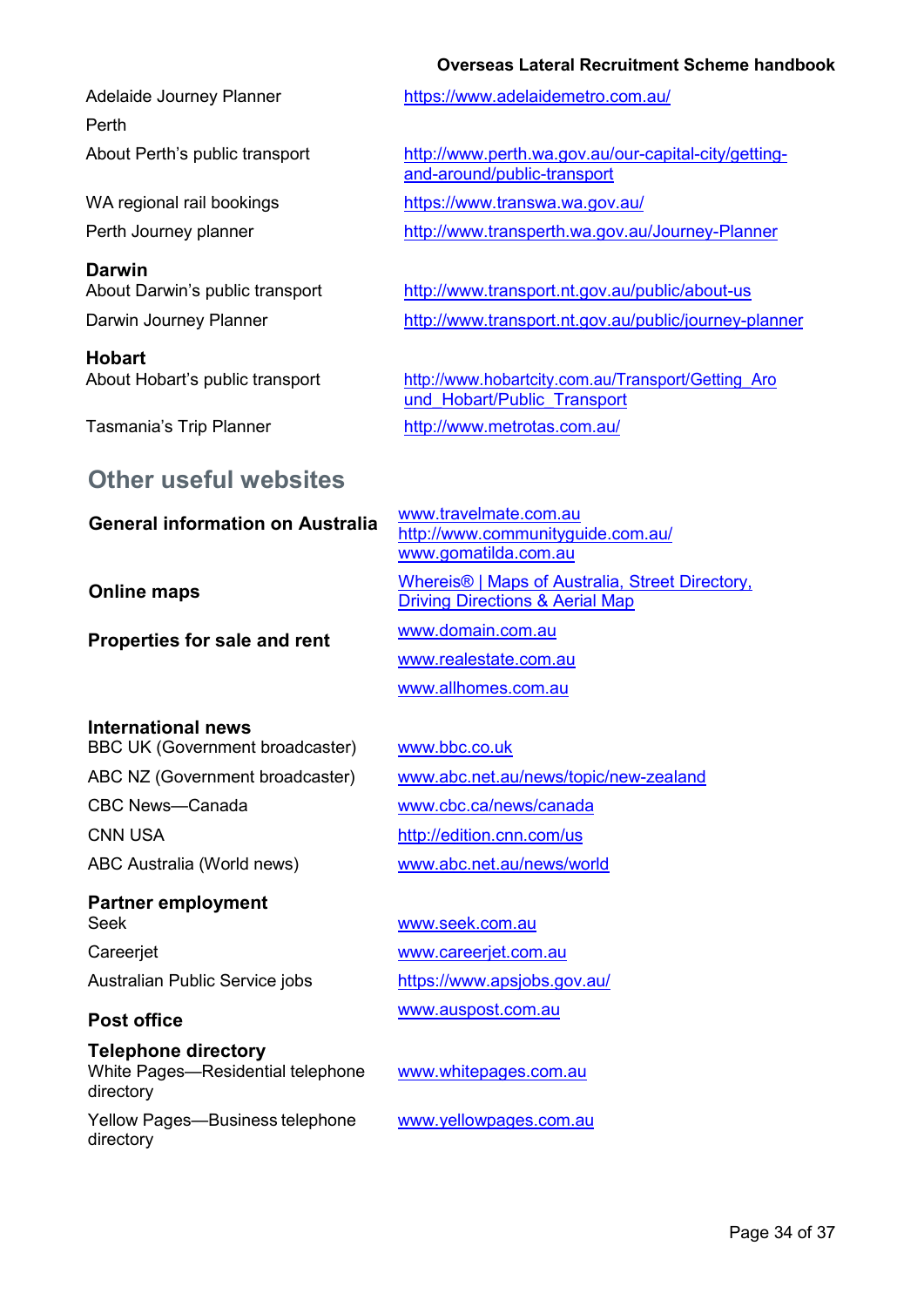## <span id="page-34-0"></span>**Host Officer role and responsibilities**

### **References**

DCA Directive 20/14 Reception and Induction of 2014/15 overseas lateral transfer scheme tranche

DI(AF) PERS 2-5 Lateral Recruitment in the Royal Australian Air Force

DI(N) PERS 61-7 Lateral Recruitment in the Royal Australian Navy

### **Explanation**

The key enabler to the implementation of the ADF Overseas Lateral Recruit Scheme (OLRS) is the successful integration of recruited Members transferring into the Australian Defence Force (ADF) and the successful integration of their families into the local community.

The attached duty statement is provided as a guide to Command and the appointed Host Officer or Host Organisation (Host), noting the following:

- The Host should be appointed to these duties under Service orders or equivalent.
- The Host should be appointed considering the rank, age, family composition and interests of both the member and the Host.
- The Host is to act as the initial point of contact for the member and as the conduit between the Member, the unit, the wider ADF, the local community and any of the family/sporting/social groups that the member and their family may wish to be connected to.
- The Host is to perform this role from appointment until Command is satisfied that the member and their family are sufficiently integrated into the ADF and the local community.

#### **Note: A Host should be appointed for at least one month (usually until delivery of the personal and household effects). Air-freight usually arrives within one month; seagoing freight can take six weeks or more. A slightly shorter period may be experienced for New Zealand arrivals.**

The process for the movement of lateral recruits occurs in three phases:

- Pre-removal administration
- Removals and travel, including appointment/enlistment
- Reception and induction once in Australia

Pre-removal administration, removal, travel and the appointment /enlistment process in the home (losing) locality overseas is managed by Australian Defence Force staff (Defence staff) in the respective High Commission/Embassy. Defence staff coordinate removals and travel for all members and their families to Australia and are responsible for ensuring the member and family arrive at the new posting (gaining) locality in Australia.

Command in the gaining locality is responsible for the reception, induction and successful integration in Australia of members and their families.

Specific Host duties are outlined in **Annex A – [OLRS Host Officer/Organisation duties](#page-35-0)**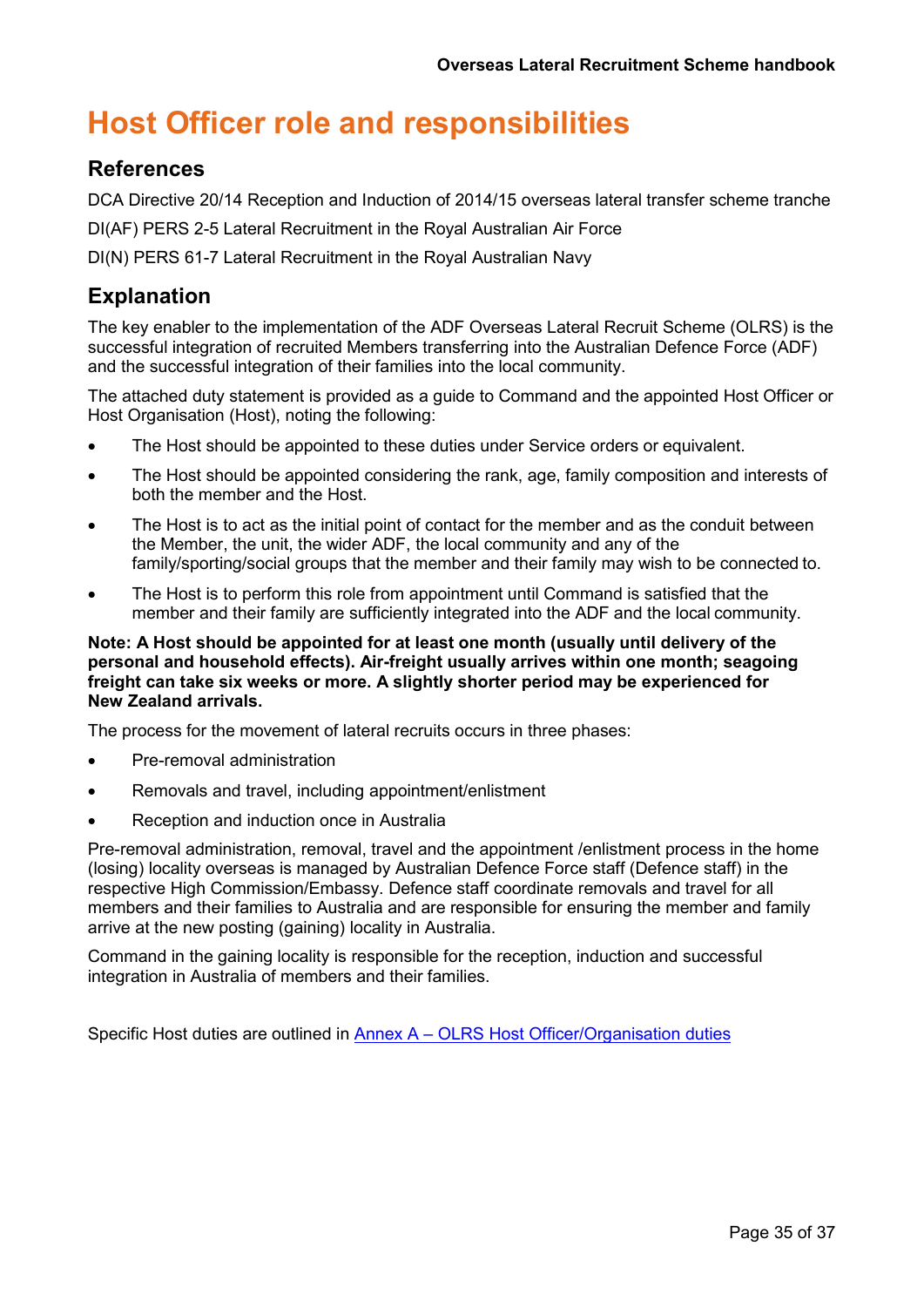## <span id="page-35-0"></span>**Annex A—OLRS Host Officer/Organisation duties**

### **Prior to member's departure from country of origin**

- $\Box$  Obtain posting and contact details of the member and their family.
- Liaise with the local Defence Member and Family Support (DMFS) Area Office to advise the arrival of the incoming lateral recruit member and family. Contact details are under 'Community Connection' on the DMFS website or by calling the Defence member and Family Helpline (1800 624 608).
- $\Box$  Contact the member prior to leaving their home country, to introduce yourself and your role in the process.
- $\Box$  Confirm travel and arrival timings and advise that you will be meeting them on their arrival and will be taking them to their temporary accommodation (if not self-drive).
- $\Box$  Provide unit details (e.g. contact names and numbers, location, up-coming events etc).
- $\Box$  Advise where to access information regarding the new location and refer to this handbook and other information on Overseas Entry into the ADF (available from the [Defence Jobs](http://www.defencejobs.gov.au/) website)
- $\Box$  Provide them with your contact details and record theirs. Telephone numbers are good if their phone is set for international roaming (the duty phone if issued would also have to be set for international roaming to meet this need if necessary – check with Defence Voice Services). Email contact details is also useful, but should not be used as primary means of contact.
- $\Box$  Refer member (and partner if applicable) to the DMFS Regional Education Liaison Officer (REDLO) for education options for their children.
- **For members with dependants**  Contact Defence Housing Authority (DHA) to assist the Member to select a service residence (SR), if this has not already been completed on [Homefind.](https://online.dha.gov.au/) Service Residence is the preferred housing option. (Member should have received their PMKeyS ID up to six weeks prior to appoint/enlistment. If not, or they cannot remember, refer to posting order/signal.)
- **For members without dependants**  Arrange for living-in accommodation (an initial period minimum of three months) from date of arrival.

### **On member's arrival in Australia**

- $\Box$  Arrange for a vehicle that is large enough for the member, their family, their belongings and yourself as well ensuring that infant car seat requirements are adhered to.
- $\Box$  Meet the member (and their family) at the airport.
- $\Box$  Assess the family's condition. It is highly likely that the family will be tired and weary—almost certainly jet-lagged. It is possible they didn't have a good trip having left 'home' behind them. Getting them to their temporary accommodation should be the topic of conversation. Where possible, leave 'work talk' until after they have rested.

**Important: No matter where the member (and family) come from, no matter how much they have researched Australia, they may experience communication difficulties and culture shock almost immediately and will need a little help along the way.**